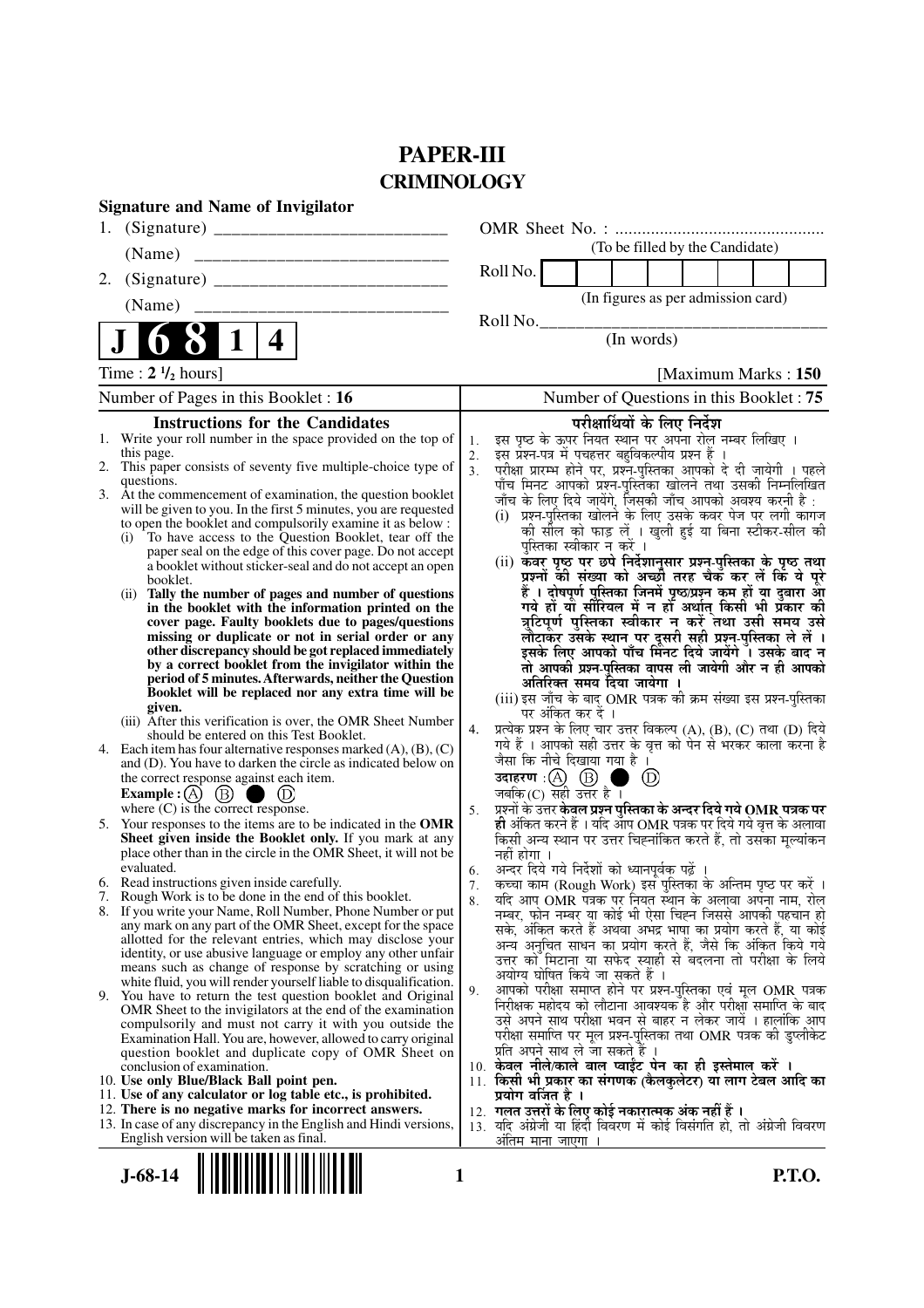### **CRIMINOLOGY Paper – III**

**Note :** This paper contains **seventy five (75)** objective type questions of **two (2)** marks each. **All** questions are compulsory.

- **1.** White collar crimes are committed by which type of persons ?
	- (A) Politicians
	- (B) Professionals
	- (C) Office workers
	- (D) Industrial workers
- **2.** Statutory crimes are referred to as
	- (A) Mala inse
	- (B) Mala prohibitum
	- (C) Actus reus
	- (D) Mens rea
- **3.** Among the following which state in India is known to have insurgency ?
	- (A) Himachal Pradesh
	- (B) Kerala
	- (C) Jharkhand
	- (D) Rajasthan
- **4.** Which among the following thinkers is linked with the problem of population explosion ?
	- (A) Malthus (B) Bentham
	- (C) Augustus (D) Sutherland
- **5.** Who has used the term 'organic inferiority' being the root cause of criminal behaviour ?
	- (A) Glueck (B) Krestschmer
	- (C) Hooten (D) Brown
- **6.** Who has propounded 'social learning theory' in personality development ?
	- (A) Tarde (B) Durkheim
	- (C) Sellin (D) Bondura
- **7.** Who is the author of the book Outsiders ?
	- (A) Turk (B) Becker
	- (C) Quinney (D) Sykes
- Paper-III 2 J-68-14
- **8.** What does the term masochism mean to drive pleasure ?
	- (A) from amassing wealth
	- (B) by inflicting pain oneself
	- (C) from gaining popularity
	- (D) by inflicting pain on others
- **9.** In whose functioning does polygraph contribute ?
	- (A) In police functioning
	- (B) In court functioning
	- (C) In probation functioning
	- (D) In jail functioning
- **10.** What does the term 'Sadism' mean ? To derive pleasure
	- (A) from possessing valuables
	- (B) by inflicting pain on others
	- (C) from popularity in public
	- (D) by inflicting pain on oneself
- **11.** To examine the relationship between 'Fine' in traffic violating and improvement in traffic discipline, which type of study would you design ?
	- (A) Exploratory study
	- (B) Formulative study
	- (C) Descriptive study
	- (D) Experimental study
- **12.** Among the following who has evolved the method of 'summated rating scales ?
	- (A) Likert (B) Osgood
	- (C) Thurston (D) Bogardous
- **13.** The measure which brings out the amount of charge in a dependent variable with charge in the independent variable is called
	- (A) Correlation
	- (B) Association
	- (C) Regression
	- (D) Deviation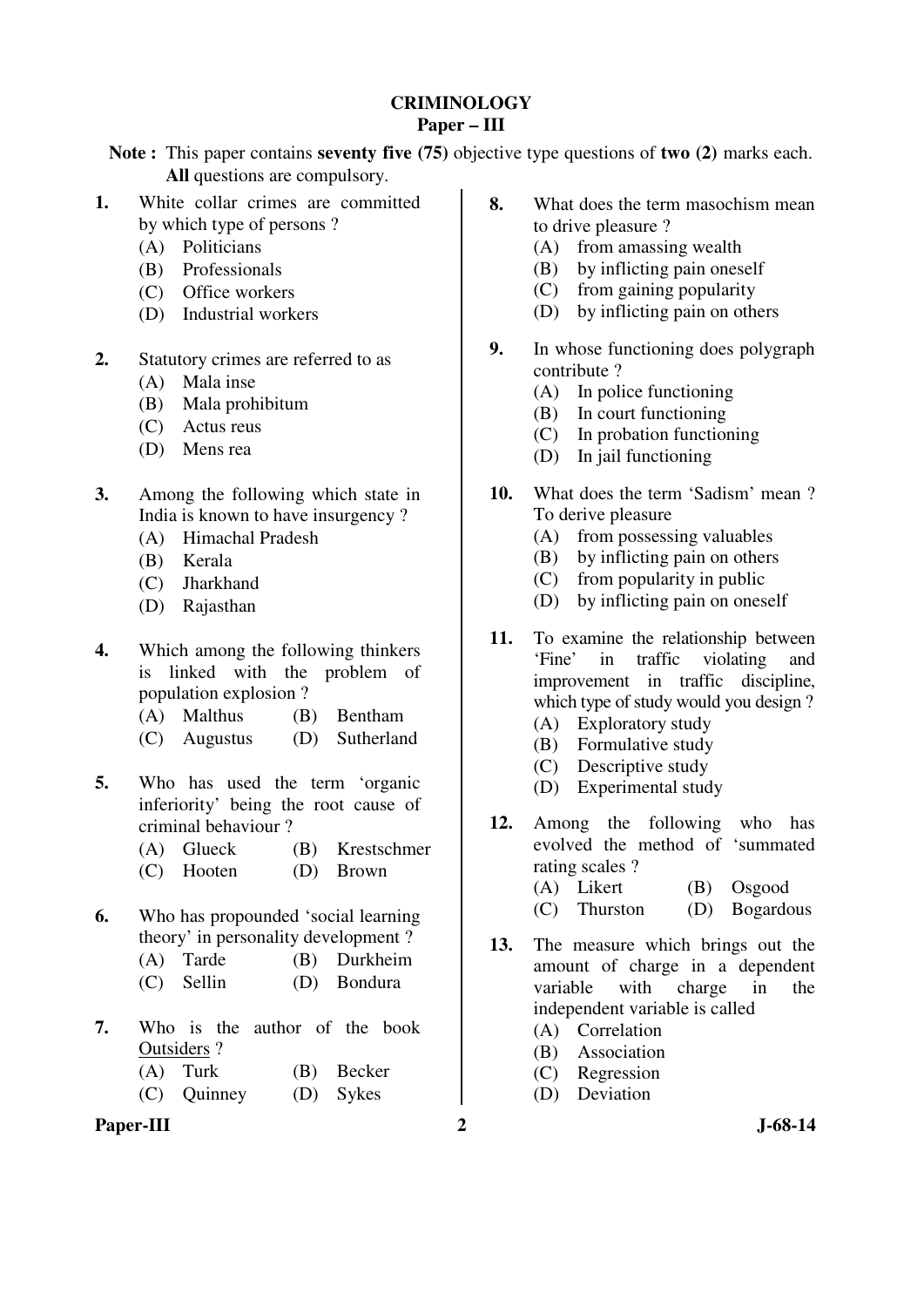#### अपराधशास्त्र

### ¯ÖÏ¿®Ö¯Ö¡Ö **– III**

सूचना: इस प्रश्नपत्र में पचहत्तर (75) बहु-विकल्पीय प्रश्न हैं । प्रत्येक प्रश्न के दो (2) अंक हैं । सभी प्रश्न अनिवार्य हैं

- 1. श्वेत-वसन अपराध किस प्रकार के लोगों द्वारा किए जाते हैं ?
	- $(A)$  राजनीतिज्ञों
	- (B) व्यावसायिकों
	- (C) कार्यालय कर्मियों
	- (D) औद्योगिक श्रमिकों
- 2. सांविधिक अपराधों को निम्नलिखित में से किस एक से भी संदर्भित किया जाता है ?
	- $(A)$  'माला इन से'
	- (B) 'माला प्रोहिबिटम'
	- $(C)$  'एक्टस रिअस'
	- (D) 'मेन्स रिया'
- 3. Fiमलिखित में से किस राज्य में राज्य-प्रतिरोध  $F<sub>5</sub>$ आ $T<sub>2</sub>$ 
	- (A) हिमाचल प्रदेश (B) केरल
	- (C) झारखण्ड (D) राजस्थान
- **4.** ×®Ö´®Ö×»Ö×ÜÖŸÖ ´Öë ÃÖê ×ÛúÃÖ Ø"ÖŸÖÛú ÛúÖê '•Ö®ÖÃÖÓܵÖÖ विस्फोट' की समस्या से सहयोजित किया जाता है ?
	- (A) माल्थस (B) बेंथम
	- (C) आगस्टस (D) सदरलैंड
- **5.** किसने 'अंगपरक हीनता' का प्रयोग आपराधिक व्यवहार के मुल-कारण के रूप में किया है ?
	- $(A)$  ग्लूएक
	- (B) क्रेट्शमर
	- (C) हृटन
	- (D) ब्राउन
- **6.** व्यक्तित्व विकास में 'सामाजिक अधिगम सिद्धांत' का प्रतिपादन किसने किया ?

| $(A)$ टार्ड | $(B)$ दुर्खीम |
|-------------|---------------|
|             |               |

| (C) सेलिन |  | (D) बोंडुरा |
|-----------|--|-------------|
|-----------|--|-------------|

- **7.** 'आउटसाइडर्स' शीर्षक पुस्तक का लेखक कौन है ?
	- $(A)$  टर्क  $(B)$  बेकर
	- (C) क्विनी (D) साइक्स
- 
- 8. <u>'</u>मैसोकिज़्म' पद से किससे / किसके द्वारा सुख-प्राप्ति का भाव व्यंजित होता है ?
	- $(A)$  धन-संचय करने
	- (B) स्वयं को पीड़ा पहुँचाने (स्वपीड़न)
	- (C) लोकप्रियता प्राप्त करने
	- (D) दूसरों को पीड़ा पहुँचाने (परपीड़न)
- **9.** पोलीग्राफ किसकी कार्यशीलता में योगदायक हे ?
	- $(A)$  पुलिस की कार्यशीलता में
	- $(B)$  न्यायालय की कार्यशीलता में
	- $(C)$  परिवीक्षा की कार्यशीलता में
	- $(D)$  कारागार की कार्यशीलता में
- 10. 'सैडिज्म' पद से किससे/किसके द्वारा सुख-प्राप्ति का भाव व्यंजित होता है ?
	- (A) बहमूल्य वस्तुओं का स्वामी होने से
	- (B) दूसरों को पीड़ा पहुँचाने से
	- (C) जन-लोकप्रियता से
	- (D) स्वयं को पीड़ा पहुँचाने से
- 11. यातायात-उल्लंघन में अर्थदण्ड तथा यातायात-अनुशासन में सुधार के बीच संबंध का परीक्षण करने के लिए आप किस प्रकार का अध्ययन अभिकल्पित करेंगे ?
	- $(A)$  अन्वेषणात्मक अध्ययन
	- (B) सूत्रणात्मक अध्ययन
	- (C) वर्णनात्मक अध्ययन
	- (D) प्रायोगिक अध्ययन
- 12. निम्नलिखित में से किसने 'सम्मेटेड' निर्धारण मापनी की विधि का विकास किया ?
	- (A) लिकर्ट (B) ओस्गड
	- (C) थर्सटोन (D) बोगार्डस
- 13. स्वतंत्र चर में परिवर्तन के साथ आश्रित चर में परिवर्तन की मात्रा को स्पष्ट करने वाला मापक निम्नलिखित में से कौन सा $\,$ है ?
	- $(A)$  सहसंबंध  $(B)$  साहचर्य
	- (C) प्रतिगमन (D) विचलन

**J-68-14 3 Paper-III**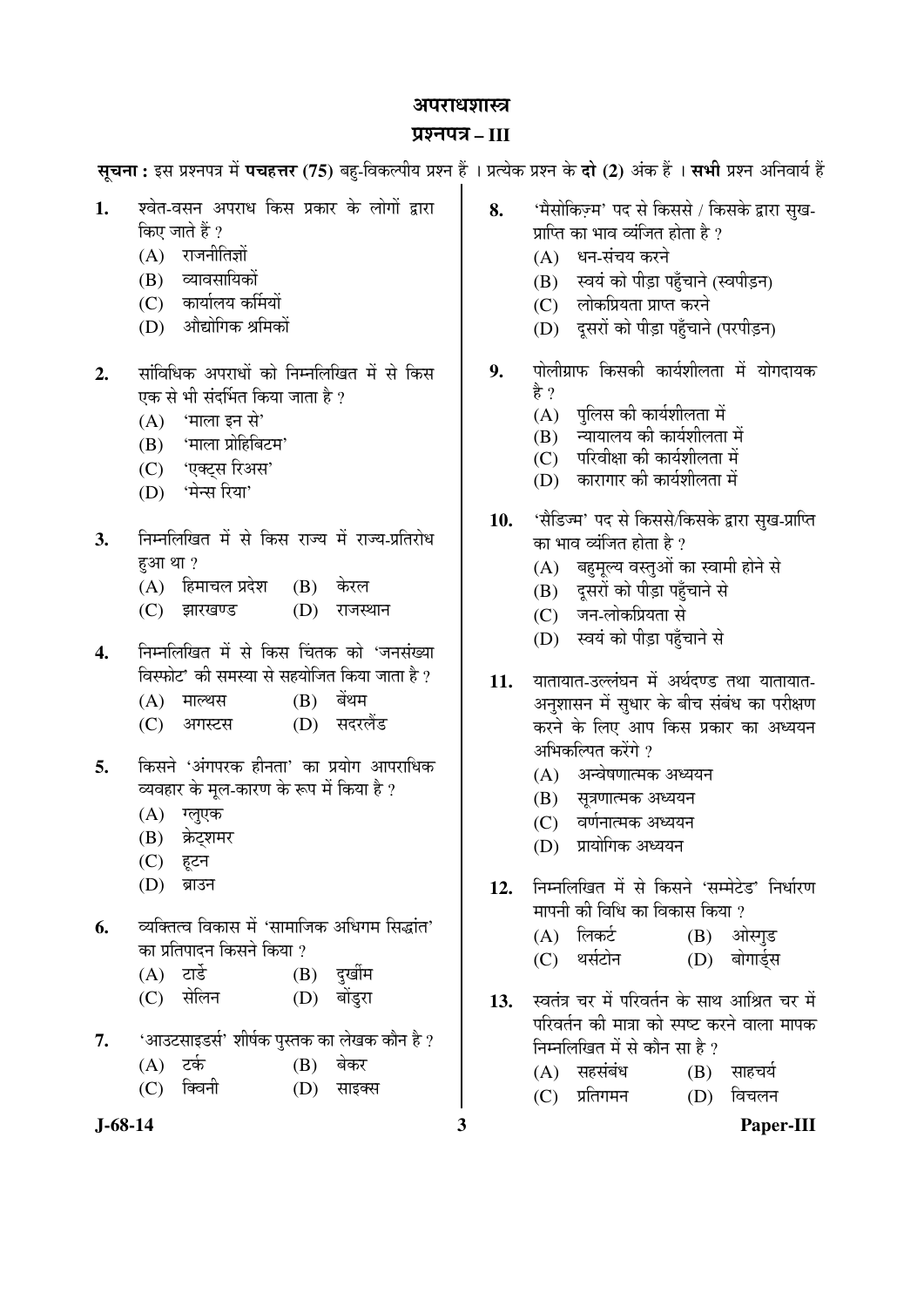- **14.** Among the following, which intoxicant is banned in India ?
	- (A) Caffeine (B) Charas
	- (C) Nicotine (D) Brandy
- **15.** According to official figures, which state in India has the lowest rates of crime against women ?
	- (A) Nagaland
	- (B) Tripura
	- (C) Bihar
	- (D) Uttar Pradesh
- **16.** Which country is a part of the 'Golden Triangle' known for the smuggling of narcotics ?
	-
	- (A) Argentina (B) Nigeria<br>(C) Philippines (D) Thailand  $(C)$  Philippines
- **17.** Which country is a part of the 'Golden Crescent' known for the smuggling of narcotics ?<br>
(A) Argentina (B) Pakistan
	- $(A)$  Argentina
	- (C) Nigeria (D) Malaysia
- **18.** Who has propounded the concept of 'Altruistic Suicide' ?
	- (A) Durkheim (B) Merton
	- (C) Sellin (D) Sutherland
- **19.** What child right have been envisaged by the U.N. convention on the Rights of the Child ?
	- (A) Right to Survival and Protection
	- (B) Right to Development
	- (C) Right to Participation
	- (D) All of the above
- **20.** How many members does a Juvenile Justice Board have ?<br>(A) Three members
	- Three members
	- (B) Four members
	- (C) Five members
	- (D) Six members
- **21.** Which disposal procedures is/are available for 'children in need of care and protection' ?
	- (A) Adoption
	- (B) Foster care
	- (C) Sponsorship
	- (D) All the above three

### Paper-III **4** J-68-14

- **22.** What is 'Poetic Punishment' ?
	- (A) Sentence of Fine<br>(B) Admonition
		- **Admonition**
	- (C) Corporal punishment
	- (D) Community service
- **23.** Which country provides for death penalty through firing squad ?
	- (A) United States of America
	- (B) People's Republic of China
	- (C) Malaysia
	- (D) Australia
- **24.** At present, how many prisons are there in India ?
	- (A) between 800 and 1000
	- (B) between 1001 and 1200
	- (C) between 1201 and 1400
	- (D) between 1401 and 1600
- **25.** Which among the following is a part of the correctional programme in iails ?
	- (A) Literacy and Education
	- (B) Work Programmes<br>(C) Remission in senter
	- Remission in sentences
	- (D) All the three
- **26.** Parole is granted to offenders by which authority?
	- (A) Police
	- (B) Prosecution
	- (C) Court
	- (D) Jail Department
- **27.** What is the responsibility of a restaurant owner whose guests subsequently suffer from food poisoning ?
	- (A) Moral liability
	- (B) Strict liability
	- (C) Civil liability
	- (D) None of the above
- **28.** Within how much time a police officer arresting a person has to produce him before a magistrate ?
	- (A) Twelve hours
	- (B) Twenty-four hours
	- (C) Thirty-six hours
	- (D) Forty-eight hours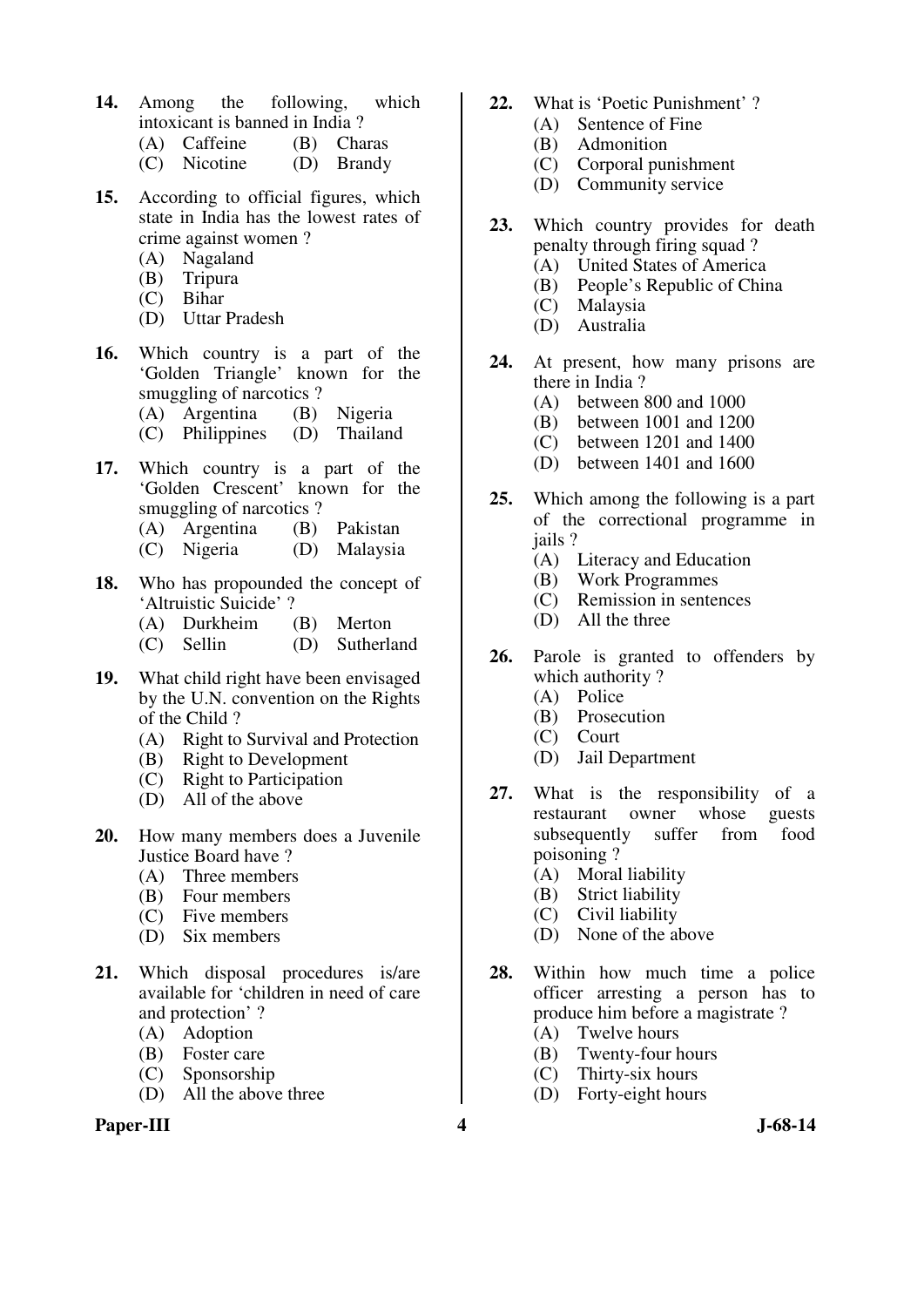- 14. निम्नलिखित मादक द्रव्यों में से कौन सा भारत  $\vec{p}$  प्रतिबंधित है ?
	- $(A)$  कैफ़ीन  $(B)$  चरस
	- (C) निकोटीन (D) ब्रांडी
- 15. सरकारी आँकड़ों के अनुसार निम्नलिखित में से किस भारतीय राज्य में महिलाओं के प्रति अपराध की दर न्यूनतम है ?
	- (A) ®ÖÖÝÖÖ»Öï›ü (B) ס֯Öã¸üÖ
	- (D) उत्तर प्रदेश
- 1**6.** निम्नलिखित में से कौन सा देश 'स्वर्णिम त्रिभुज' जो मादक द्रव्यों की तस्करी के लिए कुख्यात है – का भाग है ?<br>(A) – अर्जेंटीना
	- $(B)$  नाइजीरिया
	- (C) फिलीपिंस (D) थाईलैंड
- 17. निम्नलिखित में से कौन सा देश 'गोल्डेन केसेंट' – जो मादक द्रव्यों की तस्करी के लिए कुख्यात
	- है का भाग है ?<br>(A) अर्जेंटीना (A) अर्जेंटीना (B) पाकिस्तान<br>(C) नाइजीरिया (D) मलेशिया
	- (D) मलेशिया
- 18. 'परार्थ आत्महत्या' की संकल्पना का प्रतिपादक कौन है  $\eta$ 
	- (A) दुर्खीम (B) मर्टन
	- (C) सेलिन (D) सदरलैण्ड
- 19. 'यू.एन. कंवेंशन ऑन दि राइट्स ऑफ दि चाँइल्ड' द्वारा बच्चों के किससे/किनसे संबंधित अधिकार/अधिकारों पर विचार किया गया है ?
	- $(A)$  जीवन-रक्षा और संरक्षण का अधिकार
	- (B) विकास का अधिकार
	- (C) सहभागिता का अधिकार
	- (D) उपर्युक्त सभी
- 20. किशोर न्याय बोर्ड में कितने सदस्य होते हैं ?
	- $(A)$  तीन सदस्य  $(B)$  चार सदस्य
	- (C) पाँच सदस्य (D) छ: सदस्य
- 21. देखभाल एवं संरक्षण के जरूरतमंद बच्चों के लिए कौन सी निपटारा प्रक्रिया / प्रक्रियाएँ उपलब्ध है/हैं ?
	- $(A)$  गोद लेना
	- (B) प्रतिपालक देखभाल
	- (C) प्रायोजकता
	- (D) उपर्यक्त तीनों

- 22. 'काव्य दण्ड' क्या है ?
	- $(A)$  अर्थदण्ड  $(B)$  भर्त्सना
	- (C) शारीरिक दण्ड (D) समदाय सेवा
- 23. किस देश में मृत्युदण्ड को गोलीमार दस्ता के माध्यम से दिया जाता है ?
	- (A) यूनाइटेड स्टेट्स ऑफ अमेरिका
	- $(B)$  पीपल्स रिपब्लिक ऑफ चाइना
	- (C) मलेशिया
	- (D) ऑस्टेलिया
- 24. वर्तमान समय में भारत में कितने कारागार हैं ?
	- $(A) 800 \t{R} 1000 \t{R} 100$
	- $(B)$  1001 से 1200 के बीच
	- (C)  $1201 \text{  $\overrightarrow{R}$ } 1400 \text{  $\overrightarrow{r}$ }$  बीच
	- (D) 1401 से 1600 के बीच
- 25. निम्नलिखित में से कौन सा कारागारों में सधारात्मक कार्यक्रम का एक भाग है ?
	- $(A)$  साक्षरता तथा शिक्षा
	- $(B)$  कार्य कार्यक्रम
	- (C) सजा में छूट
	- (D) उपर्युक्त सभी
- **26.** अपराधियों को पैरोल पर रिहा करने का प्राधिकार किसे है $2$ 
	- (A) पुलिस (B) अभियोजन
	- (C) न्यायालय (D) जेल विभाग
- **27.** एक आहारगृह के स्वामी, जिसके ग्राहक भोजनोपरांत आहार-विषायण से ग्रसित हो जाते हैं, की जिम्मेदारी किस प्रकार की होती है ?
	- $(A)$  नैतिक जिम्मेदारी
	- (B) पर्ण जिम्मेदारी
	- (C) सिविल जिम्मेदारी
	- (D) उपर्युक्त में से कोई नहीं
- 28. किसी व्यक्ति को गिरफ्तार करने वाले पुलिस अधिकारी द्वारा उस व्यक्ति को किस समय-सीमा के भीतर मजिस्टेट के समक्ष पेश करना होता है ?
	- $(A)$  बीस घंटे
	- $(B)$  चौबीस घंटे
	- $(C)$  छत्तीस घंटे
	- (D) अडतालीस घंटे
- **J-68-14 5 Paper-III**
-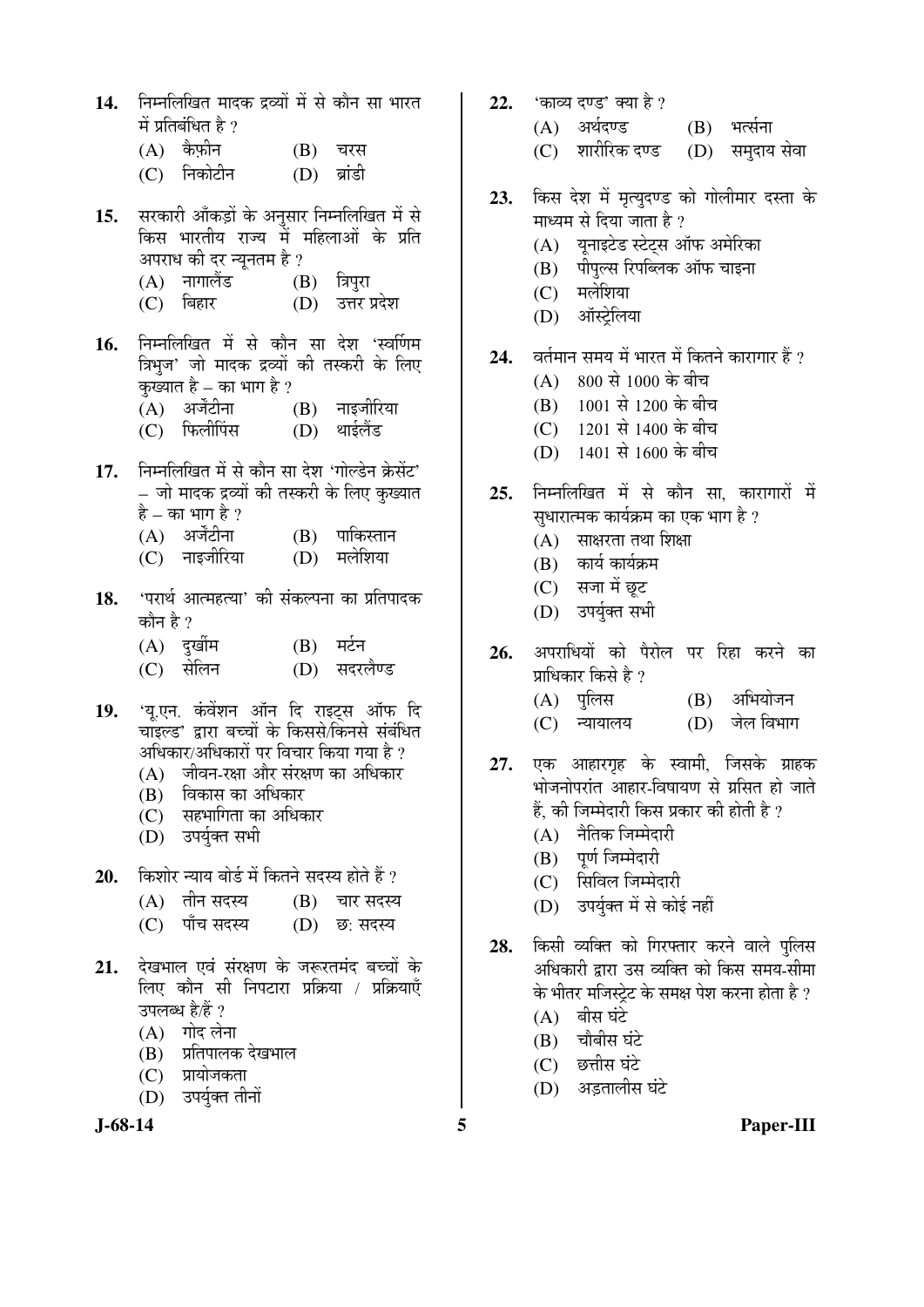- **29.** Which thinker is regarded as the protagonist of victimology theory ?
	- (A) Beccaria
	- (B) Sutherland
	- (C) Mendelssohn
	- (D) Howard
- **30.** In the context of criminal occurrences, what is restitution ?
	- (A) Making good of loss by the wrong doer
	- (B) Relief by public authority
	- (C) Community support or help
	- (D) None of the above
- **31.** 'Moral Panic' is a term associated with
	- (A) Lombroso
	- (B) Cesar Beccaria
	- (C) Stanley Cohen
	- (D) Merton
- **32.** 'Actus Reus' means, which of the following :
	- (A) Grievous hurt
	- (B) Physical act
	- (C) Guilty mind
	- (D) None of the above
- **33.** Which of the following is not a cyber crime ?
	- (A) Software piracy
	- (B) Hardware
	- (C) Hacking
	- (D) Web page defacing
- **34.** Which of the following is not an organized crime ?
	- (A) Traffic Accident
	- (B) Arms trafficking
	- (C) Loan sharking
	- (D) Drug smuggling
- **35.** A tool used by Criminologists to anticipate locations of criminal events and related phenomena is called
	- (A) Crime analysis
	- (B) Criminal justice analysis
	- (C) Crime mapping
	- (D) None of the above

### Paper-III 6 **6** J-68-14

- **36.** Braithwaite is associated with
	- (A) Social bonding theory
	- (B) Shaming theory<br>(C) Sub cultural theory
	- Sub cultural theory
	- (D) None of the above
- **37.** Central Vigilance Commission (CVC) deals with
	- (A) Political crimes
	- (B) Corporate crimes
	- (C) Corruption of public servants
	- (D) Computer crimes
- **38.** The cases of children in need of care and protection, as per juvenile justice act are dealt with by
	- (A) Juvenile Court
	- (B) Juvenile Justice Board
	- (C) Judicial Magistrate
	- (D) Child Welfare Committee
- **39.** The committee that dealt with crimes against women is called<br>(A) Visakha Committe
	- (A) Visakha Committee
	- (B) Reckless Committee
	- (C) Verma Committee
	- (D) None of the above
- **40.** The branch of law that defines crimes and their punishment is known as
	- (A) Procedural law
	- (B) Case law
	- (C) Substantive law
	- (D) Administrative law
- **41.** Match the List I with List II, using the codes given below :
	- **List I List II** a. Atavism i. Braithwaite
	- b. Hedonism ii. Sutherland
	- c. Shaming iii. Lombroso
	- d. White collar iv. Dinitz crime
		- v. Cesare Beccaria
	- **Codes :**
- a b c d  $(A)$  i iii ii v  $(B)$  v iii ii i  $(C)$  v iv ii i (D) iii v i ii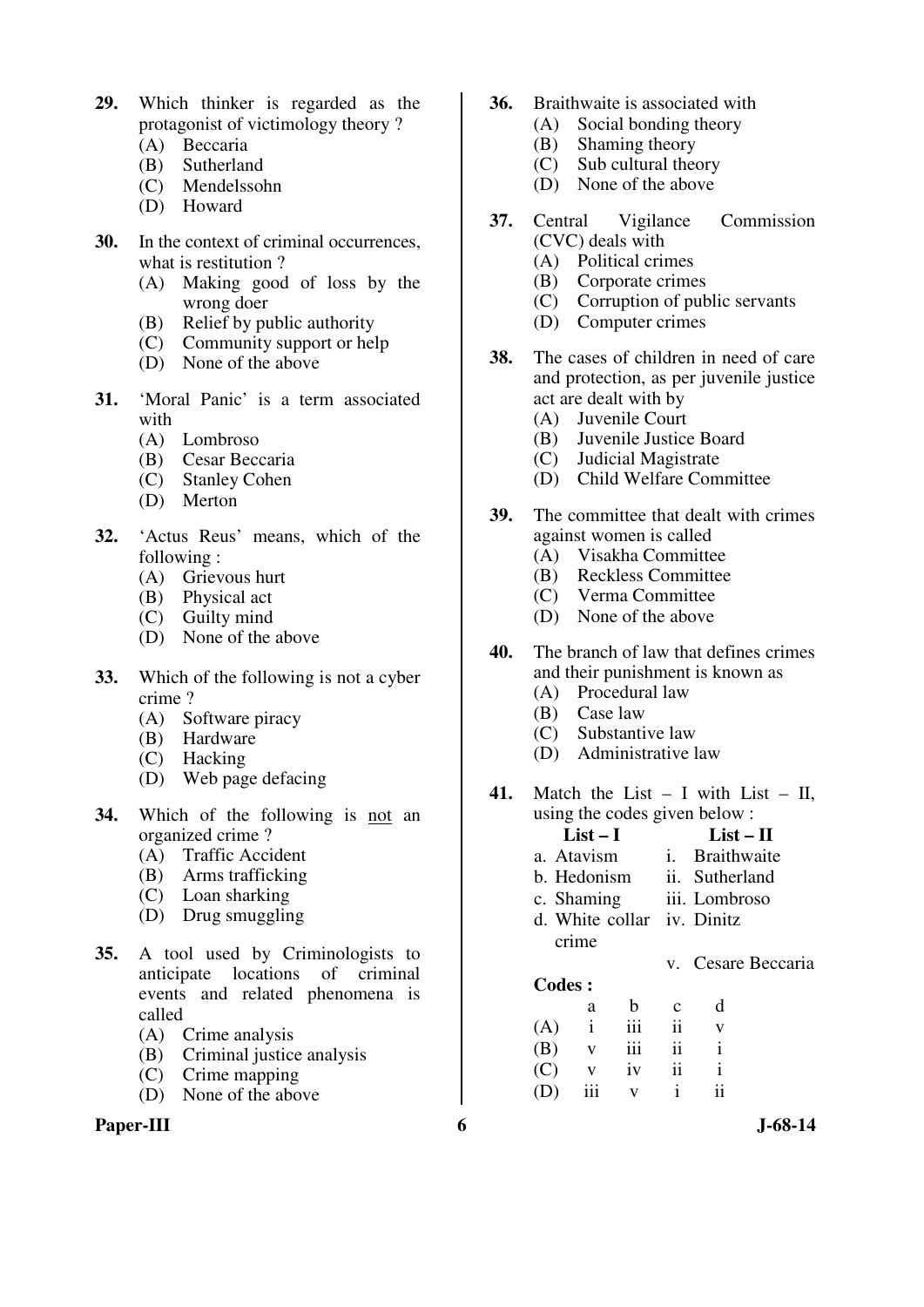- 29. किस चिंतक को उत्पीडकता सिद्धांत का प्रतिपादक माना जाता है ?
	- (A) बेकेरिया (B) सदरलैंड
	- (C) मेंडलज्सॉन (D) होवार्ड
- 30. आपराधिक घटनाओं के प्रसंग में 'प्रत्यास्थापन' क्या है ?
	- $(A)$  दोषी व्यक्ति द्वारा नुकसान की भरपाई
	- (B) लोक-प्राधिकार द्वारा राहत
	- (C) सामुदायिक अवलंब तथा सहायता
	- (D) उपर्युक्त में से कोई नहीं
- 31. <u>'मोरल पैनिक' पद किससे संबंधित है</u> ?
	- (A) लोंब्रोसो (B) सीजर बेकेरिया
	- (C) स्टैन्ली कोहेन (D) मर्टन
- 32. 'ऐक्टस रिअस' का निम्नलिखित में से क्या अर्थ हे ?
	- $(A)$  गंभीर चोट
	- (B) शारीरिक कृत्य
	- $(C)$  अपराधी मन
	- (D) उपर्युक्त में से कोई नहीं
- 33. FHमलिखित में से कौन सा एक साइबर अपराध नहीं है $?$ 
	- (A) सॉफ्टवेयर दस्युता
	- (B) हार्डवेयर
	- (C) हैकिंग
	- (D) वेबपेज विरूपण
- **34.** निम्नलिखित में से कौन सा एक संगठित अपराध नहीं है ?
	- $(A)$  यातायात दुर्घटना
	- (B) अवैध हथियार क्रय-विक्रय
	- (C) लोन शार्किंग
	- (D) मादक द्रव्यों की तस्करी
- 35. आपराधिक घटनाओं और संबंधित कार्यव्यापार के घटित होने के स्थान का अनुमान लगाने के लिए अपराधशास्त्रियों द्वारा प्रयुक्त एक साधन को क्या कहते हैं ?
	- $(A)$  अपराध विश्लेषण
	- (B) आपराधिक न्याय विश्लेषण
	- (C) 'क्राइम मैपिंग'
	- (D) उपर्युक्त में से कोई नहीं

- 36. ब्रेथवेट का संबंध किससे है ?
	- $(A)$  सामाजिक जुड़ाव सिद्धांत
	- $(B)$  लञ्जाकरण सिद्धांत
	- (C) उपसंस्कृति सिद्धांत
	- (D) उपर्युक्त में से कोई नहीं
- **37.** केंद्रीय सतर्कता आयोग (सी वी सी) किस पर विचार करता है ?
	- $(A)$  राजनीतिक अपराध
	- $(B)$  कार्पोरेट अपराध
	- (C) लोक सेवकों का भ्रष्टाचार
	- (D) कम्प्यूटर अपराध
- 38. किशोर न्याय अधिनियम के अनुसार देखभाल ओर संरक्षण के जरूरतमंद बच्चों के मामले किसके द्वारा देखे जाते हैं ?
	- $(A)$  किशोर न्यायालय
	- (B) किशोर न्याय बोर्ड
	- (C) न्यायिक मजिस्ट्रेट
	- $(D)$  बाल कल्याण समिति
- 39. महिलाओं के विरुद्ध अपराधों पर विचार करने वाली समिति को क्या कहते हैं ?
	- $(A)$  aिशाखा समिति
	- (B) रेकलेस समिति
	- $(C)$  वर्मा समिति
	- (D) उपर्यक्त में से कोई नहीं
- **40.** विधि की उस शाखा को क्या कहते हैं जो अपराधों और उनके लिए दण्डों को परिभाषित करती है ?
	- (A) प्रोसिड्योरल लॉ
	- (B) केस लॉ
	- $(C)$  सब्सटेंसिव लॉ
	- (D) ऐडमिनिस्ट्रेटिव लॉ
- **41.** सूची I को सूची II के साथ सुमेलित कोजिए और उत्तर के लिए नीचे दिए गए कोड
	- का उपयोग कीजिए :<br>स्**ची I सूची – II**<br>i. ब्रेथवेट a. शारीरिक विक्रति b. ÃÖãÜÖ¾ÖÖ¤ü ii. ÃÖ¤ü¸ü»Öï›ü c. लज्जाकरण iii. लोंब्रोसो
	- d. श्वेत-वसन अपराध iv. डिनिटज
		- v. सीजर बेकेरिया

󜅐ݟ **:** 

 a b c d  $(A)$  i iii ii v<br>  $(B)$  v iii ii i  $\begin{matrix} (B) & v & \text{iii} & \text{ii} \\ (C) & v & \text{iv} & \text{ii} \end{matrix}$  $\begin{matrix} (C) & v & iv & ii & i \\ (D) & iii & v & i & ii \end{matrix}$ (D) iii v i ii

**J-68-14 7 Paper-III**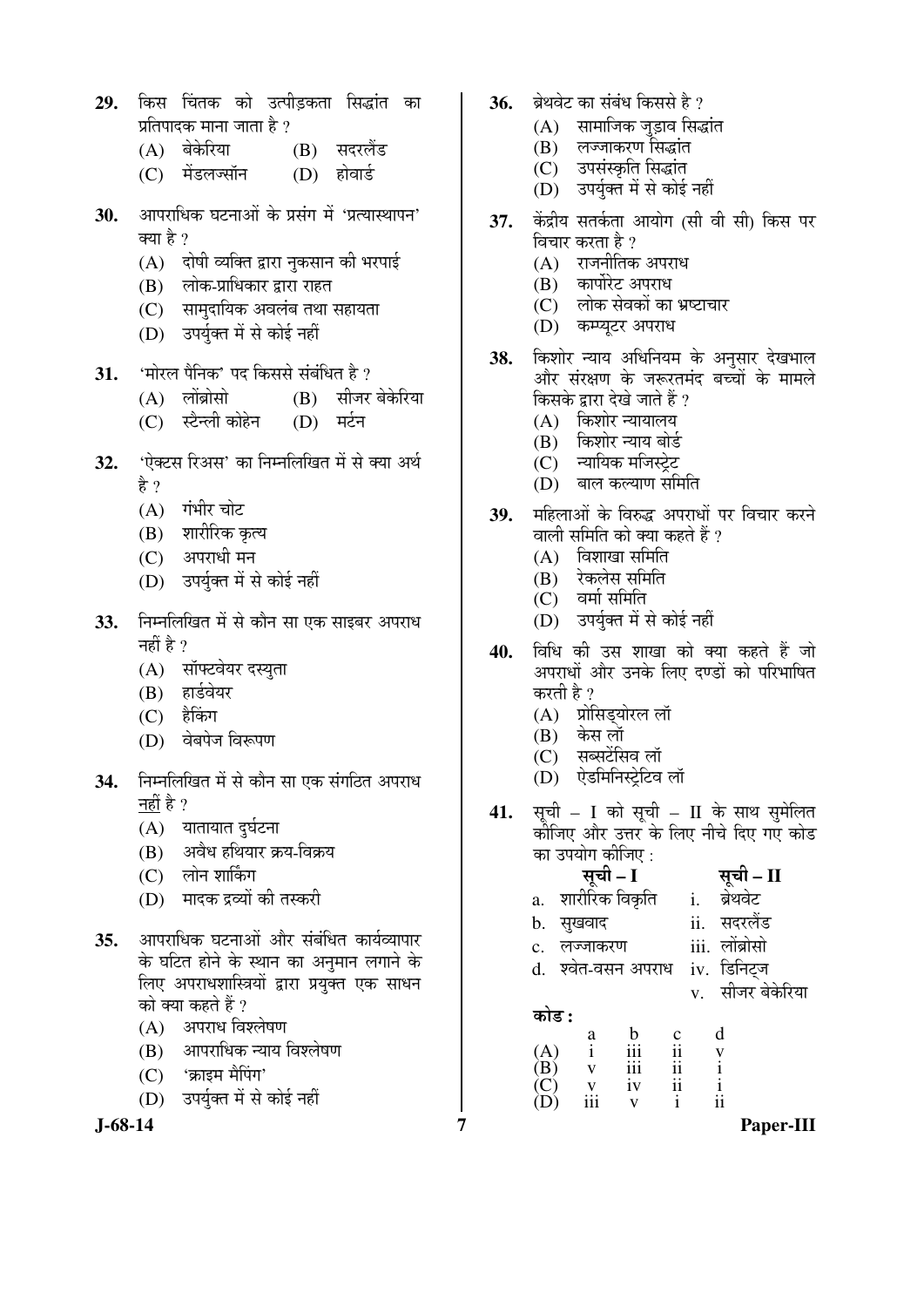| 42. | Which of the following is illegal but |                |                             |             |                                                                                                                                   |
|-----|---------------------------------------|----------------|-----------------------------|-------------|-----------------------------------------------------------------------------------------------------------------------------------|
|     |                                       |                | is not necessarily deviant? |             |                                                                                                                                   |
|     | (A)                                   | Incest         |                             |             |                                                                                                                                   |
|     |                                       | $(B)$ Drug use |                             |             |                                                                                                                                   |
|     |                                       |                | (C) Vandalism               |             |                                                                                                                                   |
|     |                                       | (D) Phising    |                             |             |                                                                                                                                   |
| 43. |                                       |                | correctly matched?          |             | Which one of the following is not                                                                                                 |
|     |                                       |                | (A) Rebellion               |             | - Sutherland                                                                                                                      |
|     |                                       |                |                             |             | (B) Subculture – Cloward $\&$                                                                                                     |
|     |                                       | theory         |                             |             | Ohlin                                                                                                                             |
|     |                                       | School         | (C) Classical               |             | - Beccaria                                                                                                                        |
|     |                                       |                | (D) Anomie                  |             | - Durkheim                                                                                                                        |
| 44. |                                       | $List-I$       |                             |             | Match the List $- I$ with List $- II$ ,<br>using the codes given below:<br>$List - II$                                            |
|     |                                       |                |                             |             | a. Investigation i. No. of sections :                                                                                             |
|     |                                       |                |                             |             | 511                                                                                                                               |
|     |                                       | Code           |                             |             | b. Indian Penal ii. Crime Control                                                                                                 |
|     | c. Police                             |                |                             |             | iii. Proof                                                                                                                        |
|     | d. Crime                              |                |                             |             | iv. Crime statistics                                                                                                              |
|     |                                       |                |                             |             | v. Violation of                                                                                                                   |
|     |                                       |                |                             |             | law                                                                                                                               |
|     | <b>Codes:</b>                         |                |                             |             |                                                                                                                                   |
|     |                                       | a              | b                           | $\mathbf c$ | d                                                                                                                                 |
|     | (A)                                   | iii            | i                           | ii          | V                                                                                                                                 |
|     | (B)                                   | $\mathbf{i}$   | ii                          | iv          | $\mathbf V$                                                                                                                       |
|     | (C)                                   | $\mathbf V$    | iv                          | iii         | $\ddot{\mathbf{i}}$                                                                                                               |
|     | (D)                                   | $\mathbf{i}$   | ii                          | iii         | iv                                                                                                                                |
| 45. |                                       |                |                             |             | Minor physical and social disorder in<br>a neighbourhood (graffiti, litter, etc.)<br>encourages serious violent aims<br><i>is</i> |

- called (A) Classical theory
- (B) Broken-windows theory
- (C) Anomie theory
- (D) None of the above

# **Paper-III 8 J-68-14**

- **46. Assertion (A) :** Chicago school is a term used to refer to a particular influential group of sociologists based at the University of Chicago.
	- **Reason (R) :** Noted for their 'ecological' approach to the explanation of crime in the city, Chicago school of a profound influence on the use of ethnographic approaches to research and to development.

### **Codes :**

- (A) Both (A) and (R) are true and (R) is the correct explanation of  $(A)$ .
- (B) Both (A) and (R) are true and but (R) is not the correct explanation of (A).
- (C) (A) is true but  $(R)$  is false.
- (D) (A) is false but (R) is true.
- **47. Assertion (A) :** The essential characteristic of crime is that it is a behaviour, which is prohibited by the State as an injury to the state as well as an
	- individual.<br>Reason (R) : **:** Crime does not exist. Only acts exist, acts are often given different meanings within various social frameworks and some are crimes.

 In the context of the above statements, which one of the following is correct ?

### **Codes :**

- (A) (A) is correct, but  $(R)$  is wrong.
- (B) Both (A) and (R) are correct.
- $(C)$  (A) is wrong, but  $(R)$  is correct.
- (D) Both (A) and (R) are wrong.
- **48.** Which of the following is/not a social goal the government expects to achieve via contemporary criminal law ?
	- (A) Maintenance of social order<br>(B) Encouraging revenge
	- Encouraging revenge
	- (C) Express public opinion
	- (D) Deterrence of criminal behaviour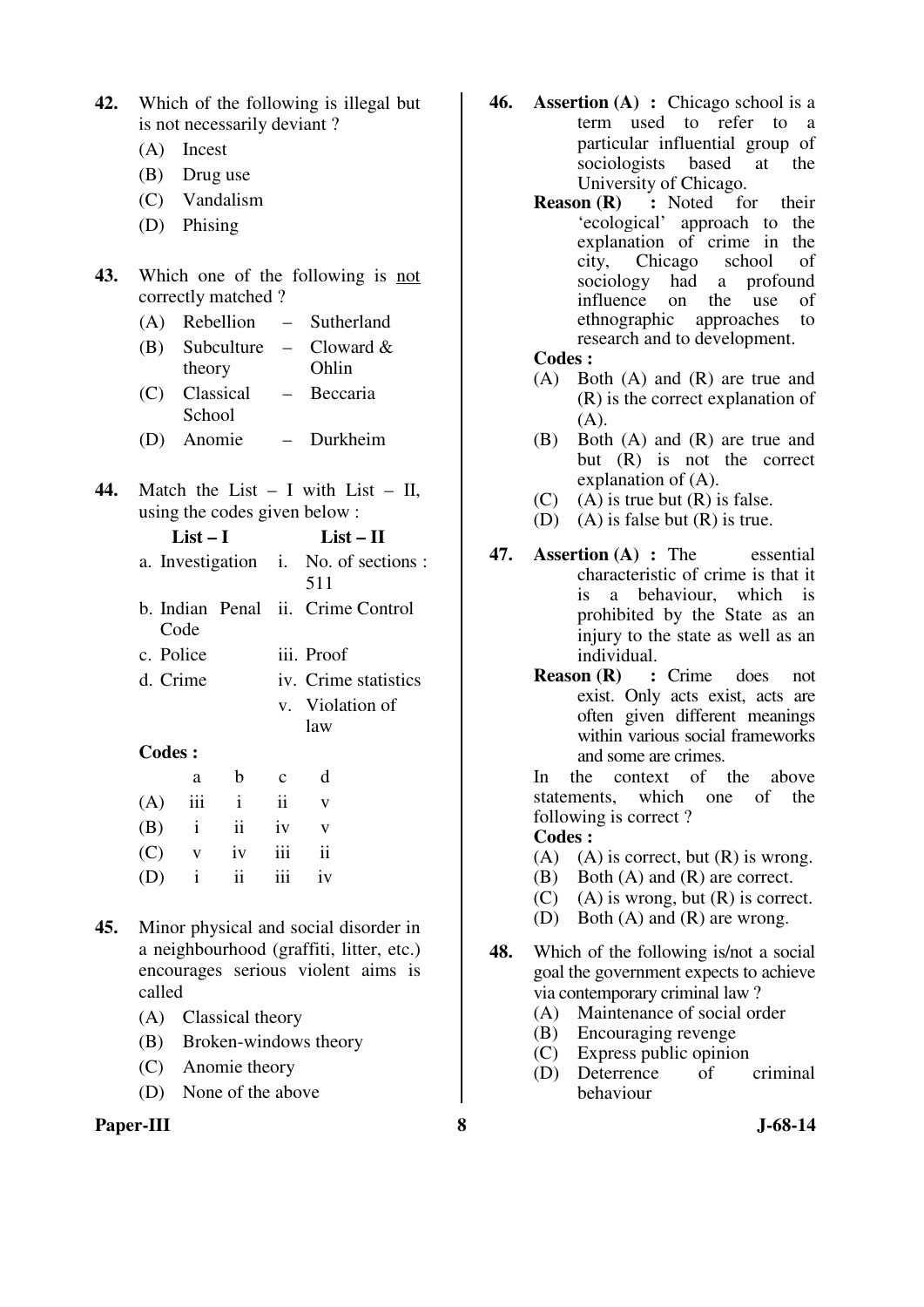|     |         | (A) – જાેદ્રામ્લેજ વ્યામચાર |                        |                                             |  |
|-----|---------|-----------------------------|------------------------|---------------------------------------------|--|
|     |         | (B) मादक द्रव्य सेवन        |                        |                                             |  |
|     |         | (C) विध्वंस                 |                        |                                             |  |
|     |         | (D) फीसिंग                  |                        |                                             |  |
|     |         |                             |                        |                                             |  |
| 43. |         |                             |                        | निम्नलिखित में से कौन सा सुमेलित नहीं है ?  |  |
|     |         | $(A)$ बगावत                 |                        | – सदरलैंड                                   |  |
|     |         |                             |                        | (B) उपसंस्कृति सिद्धांत   – क्लोवार्ड तथा   |  |
|     |         |                             |                        | ओहलिन                                       |  |
|     |         |                             |                        | (C) शास्त्रीय सम्प्रदाय     = बेकेरिया      |  |
|     |         |                             |                        | (D) प्रतिमान हीनता               दुर्खीम    |  |
|     |         |                             |                        |                                             |  |
| 44. |         |                             |                        | नीचे दिए गए कोड का उपयोग करते हुए           |  |
|     |         |                             |                        | सूची - I को सूची - II के साथ सुमेलित        |  |
|     | कीजिए : |                             |                        |                                             |  |
|     |         |                             | सूची – I सूची – II     |                                             |  |
|     |         |                             |                        | a. जाँच-पड़ताल i. धाराओं की संख्या : 511    |  |
|     |         |                             |                        | b. भारतीय दंड ii. अपराध नियंत्रण            |  |
|     |         | संहिता                      |                        |                                             |  |
|     |         |                             | c. पुलिस     iii. सबूत |                                             |  |
|     |         | d. अपराध                    |                        | iv. अपराध सांख्यिकी                         |  |
|     |         |                             |                        | v. कानून का उल्लंघन                         |  |
|     | कोड :   |                             |                        |                                             |  |
|     |         |                             | a b c d                |                                             |  |
|     |         |                             | $(A)$ iii i ii v       |                                             |  |
|     |         |                             | $(B)$ i ii iv v        |                                             |  |
|     |         |                             | (C) v iv iii ii        |                                             |  |
|     |         |                             | $(D)$ i ii iii iv      |                                             |  |
|     |         |                             |                        | 45. आस-पड़ोस में छोटा-मोटा भौतिक या सामाजिक |  |
|     |         |                             |                        |                                             |  |

42. निम्नलिखित में से कौन सा अवैध है परन्त

अनिवार्यत: विसामान्य नहीं है ?  $\sim$ 

- विकृतिकरण (दीवारों पर लिखना, गंदक<mark>ी</mark> फैलाना) जो गंभीर हिंसात्मक अपराधों का कारण बनता है, उसे क्या कहते हैं ?
	- $(A)$  शास्त्रीय सिद्धांत
	- (B) ब्रोकेन विंडोज सिद्धांत
	- $(C)$  प्रतिमानहीनता सिद्धांत
	- (D) उपर्युक्त में से कोई नहीं

- 46. अभिकथन (A) : 'शिकागो स्कूल' शिकागो विश्वविद्यालय में स्थित समाजशास्त्रियों के विशेष प्रभावशाली समूह का संकेत करता है ।
	- **कारण (R) :** समाजशास्त्र का शिकागो स्कुल, जो नगर में अपराध की व्याख्या के पारिस्थितिकीय उपागम के लिए प्रख्यात है, ने शोध और विकास के नृजातीय उपागमों के उपयोग पर गहन प्रभाव डाला है ।
	- कोड $\cdot$
	- $(A)$   $(A)$  और  $(R)$  दोनों सत्य हैं और  $(R)$ ,  $(A)$  की सही व्याख्या है।
	- $(B)$   $(A)$  और  $(R)$  दोनों सत्य हैं और  $(R)$ ,  $(A)$  की सही व्याख्या नहीं है ।
	- (C) (A) सत्य है, परन्तु (R) असत्य है।
	- (D) (A) असत्य है, परन्तु (R) सत्य है।
- **47. अभिकथन (A) :** अपराध की अत्यावश्यक विशेषता यह है कि यह ऐसा व्यवहार है जो राज्य तथा साथ ही व्यक्ति को क्षति के रूप में राज्य द्रारा निषिद्ध किया गया है $\perp$ 
	- **कारण (R) :** अपराध मौजूद नहीं होता है । केवल कृत्य मौजूद होते हैं, कृत्यों को विभिन्न सामाजिक रूपरेखाओं के अन्तर्गत प्राय: भिन्न अर्थ दिया जाता है और कुछ ही अपराध होते हैं । उपर्युक्त कथनों के संदर्भ में निम्नलिखित में से कौन सा सही है ?

### कोड़ $\cdot$

- (A)  $(A)$  सही है, परन्तु (R) गलत है।
- $(B)$   $(A)$  और  $(R)$  दोनों सही हैं।
- (C)  $(A)$  गलत है, परन्तु (R) सही है।
- (D)  $(A)$  और  $(R)$  दोनों गलत हैं ।
- 48. वह सामाजिक लक्ष्य जिसे सरकार समकालिक आपराधिक कानून के जरिये प्राप्त करने की प्रत्याशा करती है<sup>ं</sup>। निम्नलिखित में से कौन सा हे ?
	- $(A)$  सामाजिक व्यवस्था को बनाए रखना
	- $(B)$  प्रतिशोध को प्रोत्साहित करना
	- (C) लोक मत अभिव्यक्त करना
	- $(D)$  ) आपराधिक व्यवहार की भयोपरतता

**J-68-14 9 Paper-III**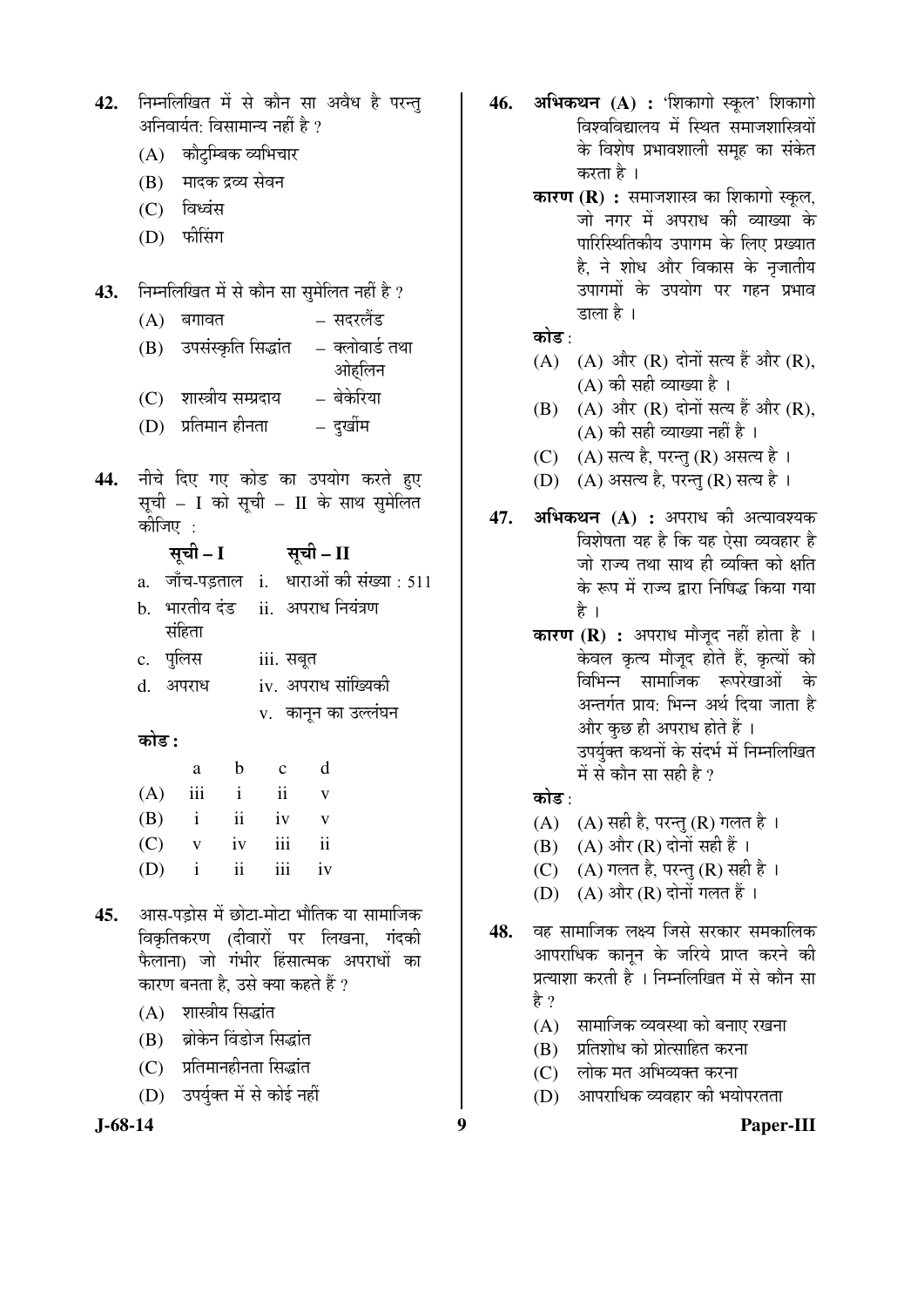- **49.** Arrange the following theories, as per the chronological order of their appearance using the codes given below :
	- i. Positive school
	- ii. Classical school
	- iii. Anomie theory
	- iv. Routine activity theory  **Codes :**

- $(A)$  ii, i, iii, iv  $(B)$  i, ii, iii, iv
- $(C)$  iv, iii, ii, i
- (D) i, iv, iii, ii
- **50.** Which one of the following is correctly matched ?
	- (A) Spam Traditional crime
	- (B) Hacking Cyber crime
	- (C) Riot Victimless crime
	- (D) Murder Petty offence
- **51. Assertion (A) :** Community policing is a police organisational strategy that decentralises police.
	- **Reason (R) : Community** policing seeks to be responsive to local citizen demands and to incorporate a general problemoriented approach to policing and to helping communities solve crime problems collaboratively often through partnership working.

# **Codes :**

- (A) (A) is correct, but  $(R)$  is wrong.
- (B) Both (A) and (R) are correct.
- (C) (A) is wrong, but  $(R)$  is correct.
- (D) Both (A) and (R) are wrong.
- **52.** A system where the 'accused' is presumed guilty and he/she must prove his/her innocence is known as
	- (A) Victim Justice System
	- (B) Inquisitorial system
	- (C) Accusatory system
	- (D) None of the above

# Paper-III **10** J-68-14

- **53.** Which of the following is not within the scope of criminology ?
	- (A) Seriousness of crime
	- (B) Patterns of crime
	- (C) Oncological study
	- (D) Impact of crime
- **54.** Which of the following is not a cyber crime ?
	- (A) Denial of service
	- (B) Hacking
	- (C) Phishing
	- (D) Hardware
- **55.** Which of the following is not an ingredient of the concept crime ?
	- (A) Police investigation
	- (B) Guilty mind
	- (C) Act of commission or omission
	- (D) Actus reus
- **56.** Which of the following is a characteristics of crime ?
	- (A) It changes from time to time.
	- (B) It changes from place to place.
	- (C) It changes from person to person.
	- (D) All of the above
- **57.** 'Mens Rea' refers to
	- (A) Crime
	- (B) The physical act of crime
	- (C) Criminal Intention
	- (D) None of the above
- **58.** Capital Punishment, in India, is given in
	- (A) Rare cases
	- (B) Rarest of rare cases
	- (C) All serious cases
	- (D) None of the above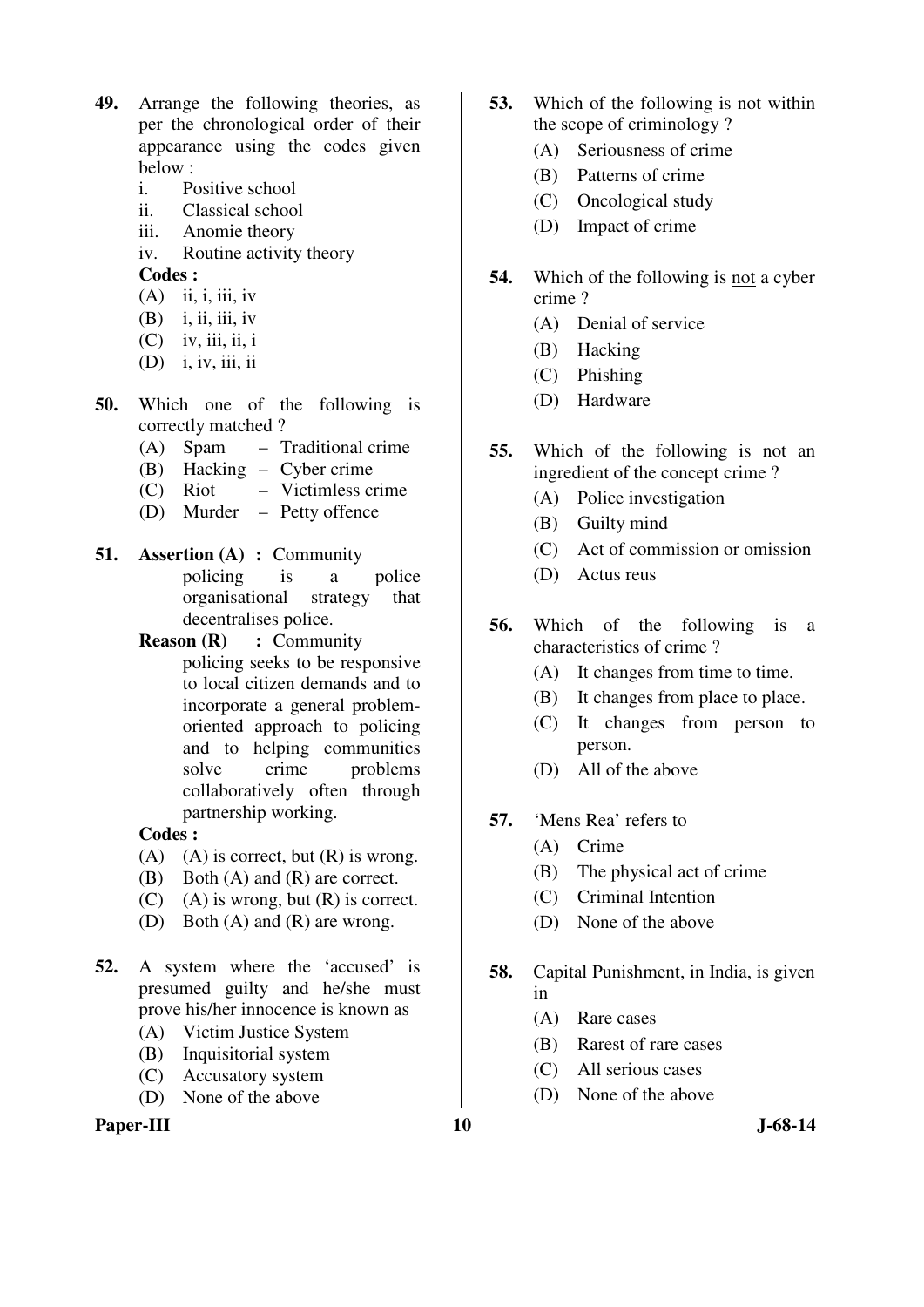| 49. निम्नलिखित सिद्धान्तों को उनके प्रगट होने के |  |
|--------------------------------------------------|--|
| कालानुक्रमिक क्रम में व्यवस्थित कीजिए :          |  |

- i. सकारात्मक सम्प्रदाय
- ii. क्लासीकल सम्प्रदाय
- iii. एनोमी (प्रतिमानहीनता) सिद्धान्त
- iv. नेमी गतिविधि सिद्धान्त

कोड :

| $\mathbf{A}$           | 11 |           | 111 | 1V        |
|------------------------|----|-----------|-----|-----------|
| (B)                    |    | . .<br>11 | 111 | 1V        |
| $\mathcal{C}^{\infty}$ | 1V | .<br>111  | 11  |           |
| (D)                    |    | ٠<br>1V   | 111 | . .<br>11 |

- 50. निम्नलिखित में से कौन सा युग्म सही मेलित है ?
	- (A) स्पैम पारम्परिक अपराध
	- (B) हैकिंग साइबर अपराध
	- (C) दंगा उत्पीड़ित विहीन अपराध
	- (D) हत्या छोटा-मोटा अपराध
- **51. अभिकथन (A) :** सामुदायिक पुलिस प्रणाली पलिस संगठनात्मक रणनीति है जो पलिस का विकेन्द्रीकरण करती है ।
	- **कारण (R) :** सामदायिक पुलिस प्रणाली स्थानीय नागरिकों की माँगों के प्रति अनुक्रियाशील होने की और पुलिस प्रणाली की सामान्य समस्या-उन्मुखी उपागम को समेकित करने की चेष्टा करती है और प्राय: साझेदारी के जरिये सहयोग करके अपराध की समस्याओं के हल में समुदायों की सहायता करने का प्रयास करती है ।

कोड :

- $(A)$   $(A)$  सही है, परन्तु  $(R)$  गलत है।
- $(B)$   $(A)$  और  $(R)$  दोनों सही हैं ।
- (C)  $(A)$  गलत है, परन्तु (R) सही है ।
- (D)  $(A)$  और  $(R)$  दोनों गलत हैं ।
- 52. वह प्रणाली जहाँ अभियुक्त को दोषी मान लिया <u>जाता है और उसे अपनी निर्दोषता प्रमाणित</u> करनी पडती है क्या कहा जाता है ?
	- (A) उत्पीड़ित न्याय प्रणाली
	- (B) इन्क्विज़िटोरियल (छानबीन करने वाली) प्रणाली
	- (C) एक्युज़िटरी प्रणाली
	- (D) उपर्युक्त में से कोई नहीं
- 
- 53. निम्नलिखित में से अपराधशास्त्र के सीमाक्षेत्र में कौन सा नहीं आता है ?
	- $(A)$  अपराध की गम्भीरता
	- (B) अपराध के पैटर्न
	- (C) अबुर्दविद्या (अंकोलॉजिकल) अध्ययन
	- $(D)$  अपराध का प्रभाव
- **54.** निम्नलिखित में से साइबर अपराध कौन सा <u>नहीं</u> हे ?
	- $(A)$  सेवा से वंचन
	- $(B)$  हैकिंग
	- $(C)$  फिशिंग
	- (D) हार्डवेयर
- 55. निम्नलिखित में से अपराध की अवधारणा का संघटक कौन सा नहीं है ?
	- $(A)$  पुलिस जाँच-पड़ताल
	- $(B)$  अपराधी मन
	- (C) करण या लोप त्रूटि
	- (D) एक्टस रियस
- **56.** निम्नलिखित में से अपराध की विशेषता कौन सी है ?
	- $(A)$  यह समय-समय पर बदलता है।
	- (B) यह स्थान-स्थान से बदलता है।
	- (C) यह व्यक्ति-व्यक्ति से बदलता है ।
	- (D) उपर्युक्त सभी
- **57.** अपराधी मन (मेन्**स रिआ) किससे सम्बन्धित** है ?
	- $(A)$  अपराध
	- (B) । अपराध का वास्तविक कृत्य
	- $(C)$  आपराधिक आशय
	- (D) उपर्युक्त में से कोई नहीं
- 58. भारत में मृत्य दंड किन मामलों में दिया जाता हे ?
	- $(A)$  विरले मामले
	- (B) अत्यन्त विरले मामले
	- $(C)$  तमाम गम्भीर मामले
	- (D) उपर्युक्त में से कोई नहीं
- 

#### **J-68-14 11 Paper-III**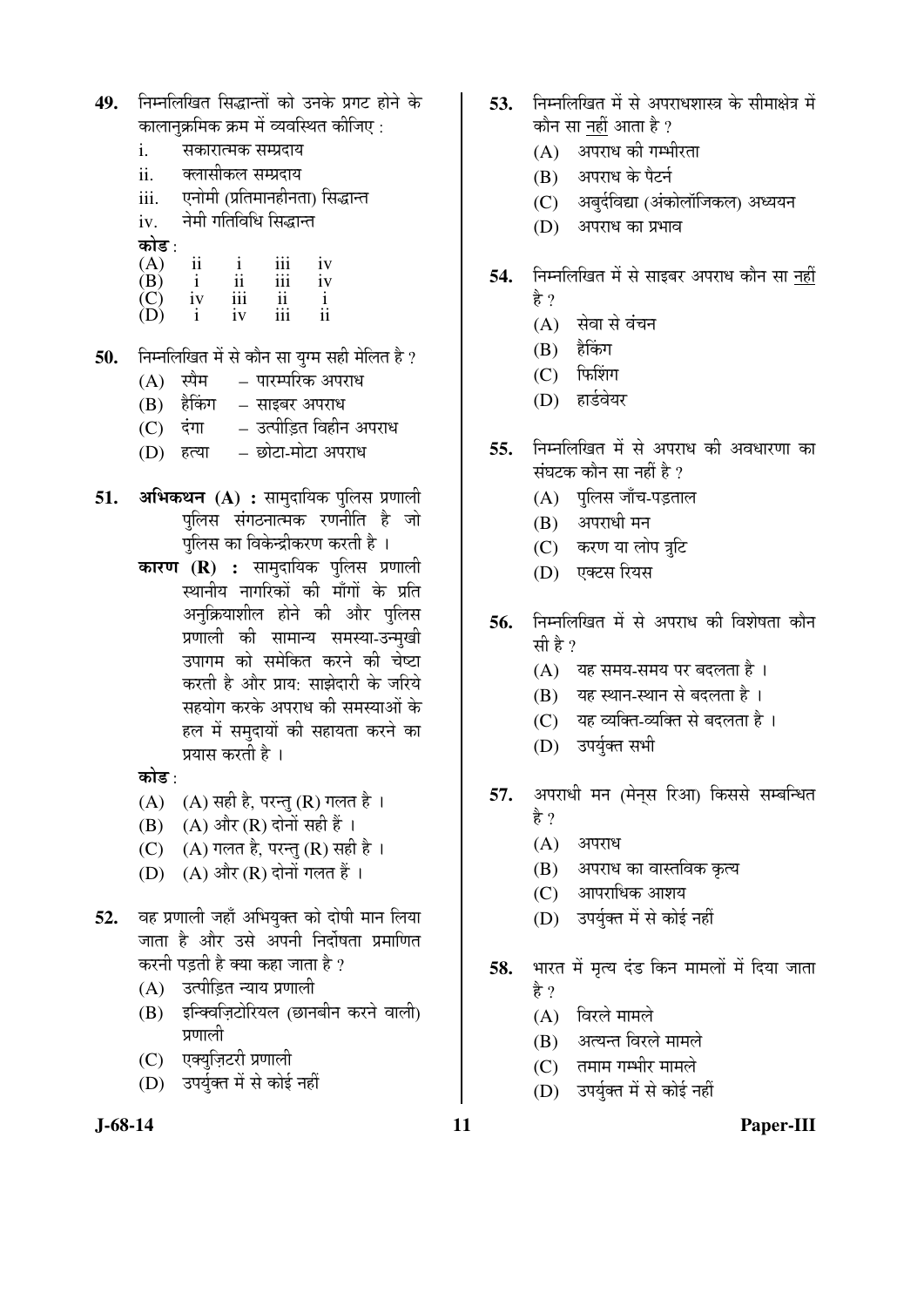| <b>59.</b> "Any data stored in a computer that |
|------------------------------------------------|
| supports or refutes a theory of how            |
| an offence occurred" is called                 |

- (A) Software
- (B) Hardware
- (C) Digital evidence
- (D) None of the above
- **60.** The term 'White Collar Crime' is coined by
	- (A) Wolf gang
	- (B) Sutherland
	- (C) Healy
	- (D) None of the above
- **61.** Which among the following is not correct about open-air jails ?
	- (A) Minimum security
	- (B) Agricultural activity
	- (C) Prisoners with good conduct
	- (D) Present in all States in India
- **62.** The Juvenile Justice Board, as per, Juvenile Justice Act, 2000, is presided by
	- (A) Magistrate
	- (B) Child Welfare Officer
	- (C) Probation Officer
	- (D) Juvenile Welfare Officer
- **63.** Which one of the following is not correctly matched ?
	- (A) Defensible Oscar Newman space
	- (B) Routine Activity theory – Marcus
	- (C) Sub-culture Karl Marx theory
	- (D) Ecological E.W. Burgess theory
- Paper-III **12** J-68-14

**64.** Match the List – I with List – II,

|     |                           |              |                             | using the codes given below: |                                        |      |     |
|-----|---------------------------|--------------|-----------------------------|------------------------------|----------------------------------------|------|-----|
|     | $List-I$                  |              |                             |                              | $List - II$                            |      |     |
|     | a. Oedipus                |              |                             | i.                           | Lombroso                               |      |     |
|     | Complex                   |              |                             |                              |                                        |      |     |
|     | b. Atavism<br>c. Hedonism |              |                             |                              | ii. Robert K.                          |      |     |
|     |                           |              |                             |                              | Merton                                 |      |     |
|     |                           |              |                             |                              | iii. Sigmund<br>Freud                  |      |     |
|     |                           | d. Modes of  |                             |                              | iv. Sutherland                         |      |     |
|     |                           | adaptation   |                             |                              |                                        |      |     |
|     |                           |              |                             | V.                           | Cesare                                 |      |     |
|     |                           |              |                             |                              | Beccaria                               |      |     |
|     | <b>Codes:</b>             |              |                             |                              |                                        |      |     |
|     |                           | a            | b                           | $\mathbf c$                  | d                                      |      |     |
|     | (A)                       | $\mathbf{i}$ | ii                          | iv                           | iii                                    |      |     |
|     | (B)                       | iii          | $\overline{\mathbf{1}}$     | $\mathbf{i}$                 | iv                                     |      |     |
|     | (C)                       | $\mathbf{V}$ | $\overline{\mathbf{u}}$     | $\mathbf{i}$                 | iii                                    |      |     |
|     | (D)                       | iii          | $\mathbf{i}$                | $\mathbf{V}$                 | $\mathbf{ii}$                          |      |     |
| 65. |                           |              | Which one of the            |                              | following                              |      | is  |
|     | correctly matched?        |              |                             |                              |                                        |      |     |
|     | (A)                       |              |                             |                              | Bivariate – Percentage                 |      |     |
|     | (B)                       |              |                             |                              | Hypothesis $-$ Level of                |      |     |
|     |                           |              |                             |                              | Significance                           |      |     |
|     |                           |              | (C) Reliability             |                              | - Chi-square                           |      |     |
|     |                           |              |                             |                              | (D) Univariate - Correlation           |      |     |
| 66. |                           |              |                             |                              | Arrange the following research         |      |     |
|     |                           | processes,   | in                          |                              | which                                  | they | are |
|     |                           |              |                             |                              | conducted. Use the codes given below : |      |     |
|     |                           |              | $\lambda = 1$ $\lambda = 1$ |                              |                                        |      |     |

- i. Analyze data
- ii. Data collection
- iii. Formulate Hypotheses
- iv. Interpret and Report

#### **Codes :**

|  | $(A)$ i ii iii iv |  |
|--|-------------------|--|
|  | $(B)$ iv ii i iii |  |
|  | $(C)$ iv ii iii i |  |
|  | $(D)$ iii ii i iv |  |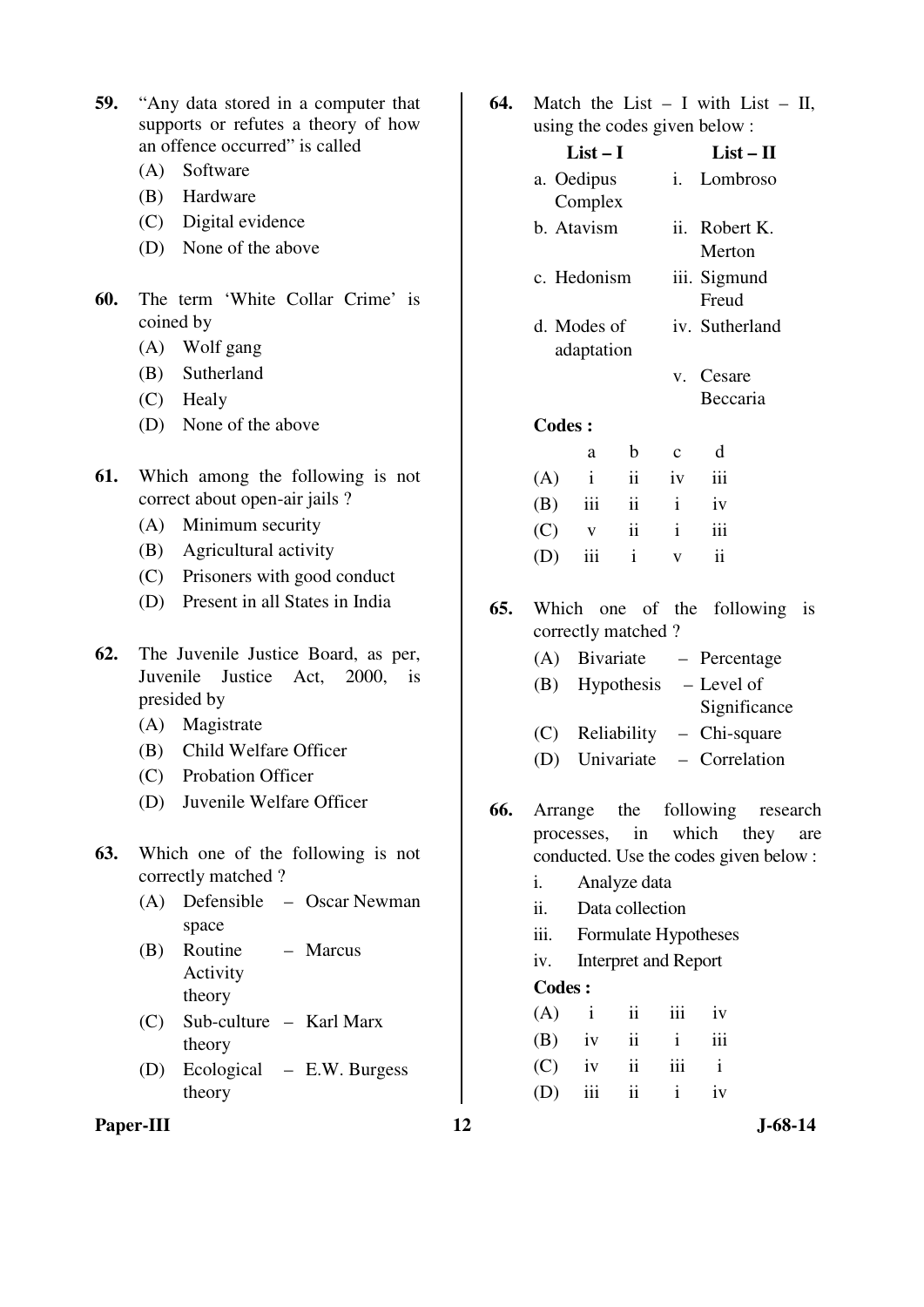| 59. | कम्प्यूटर में स्टोर किया गया कोई भी डेटा जो            |
|-----|--------------------------------------------------------|
|     | इस परिकल्पना का समर्थन या खण्डन करता है                |
|     | कि अपराध किस प्रकार किया गया है, कहलाता                |
|     | है ?                                                   |
|     | (A) सॉफ्टवेयर                                          |
|     | (B) हार्डवेयर                                          |
|     | (C) डिजीटल साक्ष्य                                     |
|     | (D) उपर्युक्त में से कोई नहीं                          |
|     |                                                        |
| 60. | 'श्वेत पोशी अपराध' का पद किसने प्रतिपादित<br>किया है ? |
|     |                                                        |
|     | (A) वॉल्फगैंग                                          |
|     | (B) सदरलैंड                                            |
|     | $(C)$ हीली                                             |
|     | (D) उपर्युक्त में से कोई नहीं                          |
| 61. | खुले कारागारों के बारे में निम्नलिखित में से           |
|     | क्या सही नहीं है ?                                     |
|     | (A) न्यूनतम सुरक्षा                                    |
|     | (B) कृषि सम्बन्धी गतिविधि                              |
|     | (C) अच्छे आचरण वाले बंदी                               |
|     | (D) भारत के सभी राज्यों में उपस्थित                    |
|     |                                                        |
| 62. | किशोर न्याय अधिनियम, 2000 के अनुसार                    |
|     | किशोर न्याय बोर्ड की अध्यक्षता किसने की                |
|     | थी ?                                                   |
|     | $\sim$ $\sim$                                          |

- $(A)$  दण्डाधिकारी
- (B) बाल कल्याण अधिकारी
- $(C)$  परिवीक्षा अधिकारी
- (D) किशोर कल्याण अधिकारी
- **63.** निम्नलिखित में से कौन सा युग्म सही मेलित नहीं है $?$ 
	- $(A)$  रक्षणीय स्थान ओस्कार न्यूमैन
	- $(B)$  नेमी गतिविधि सिद्धान्त – मार्कस
	- (C) उप-संस्कृति सिद्धान्त – कार्ल मार्क्स
	- (D) पारिस्थितिकीय सिद्धान्त – इ.डब्ल्यू बर्जेस
- 

64. सूची – I को सूची – II के साथ सुमेलित करें <u>और नीचे दिए कोडों की सहायता से सही उत्तर</u> दीजिए $\,$  :

|     |                                                                     | सूची – I            |                |              | सूची – II                                     |  |  |
|-----|---------------------------------------------------------------------|---------------------|----------------|--------------|-----------------------------------------------|--|--|
|     |                                                                     |                     |                |              | a. इडिपस <sup>ा</sup> नोग्रंथि i. लोम्ब्रोसो  |  |  |
|     |                                                                     | b. अटाविज़्म/       |                |              | ii.     रॉबर्ट के. मर्टन                      |  |  |
|     |                                                                     |                     | शारीरिक विकृति |              |                                               |  |  |
|     |                                                                     | c. सुखवाद           |                |              | iii. सिग्मण्ड फ्रॉयड                          |  |  |
|     |                                                                     |                     |                |              | d. अनुकूलन के ढंग iv. सदरलैंड                 |  |  |
|     |                                                                     |                     |                | V.           | सीज़र बैकेरिया                                |  |  |
|     | कोड :                                                               |                     |                |              |                                               |  |  |
|     |                                                                     | a                   | b c d          |              |                                               |  |  |
|     |                                                                     | $(A)$ i ii iv iii   |                |              |                                               |  |  |
|     |                                                                     | $(B)$ iii ii i iv   |                |              |                                               |  |  |
|     |                                                                     | $(C)$ v ii i iii    |                |              |                                               |  |  |
|     |                                                                     | $(D)$ iii i         |                | $\mathbf{V}$ | $\overline{\mathbf{ii}}$                      |  |  |
| 65. |                                                                     |                     |                |              | निम्नलिखित में से कौन सा युग्म सही मेलित है ? |  |  |
|     |                                                                     | (A) द्विचर          |                |              | – प्रतिशत                                     |  |  |
|     |                                                                     |                     |                |              | (B) प्राक्कल्पना   – यथार्थता का स्तर         |  |  |
|     |                                                                     |                     |                |              | (C) विश्वसनीयता – काइ-स्क्वेयर                |  |  |
|     |                                                                     |                     |                |              | (D) एकल चर             सहसम्बन्ध              |  |  |
| 66. |                                                                     |                     |                |              | निम्नलिखित को शोध प्रक्रियाओं के क्रम में     |  |  |
|     | व्यवस्थित करें । नीचे दिए कोडों की सहायता से<br>उत्तर दें :         |                     |                |              |                                               |  |  |
|     |                                                                     | i. डेटा विश्लेषण    |                |              |                                               |  |  |
|     |                                                                     |                     |                |              |                                               |  |  |
|     | डेटा या आँकड़े का संकलन<br>ii.<br>प्राक्कल्पना सूत्रित करना<br>iii. |                     |                |              |                                               |  |  |
|     |                                                                     |                     |                |              |                                               |  |  |
|     | iv.<br>कोड :                                                        | निर्वचन तथा रिपोर्ट |                |              |                                               |  |  |
|     |                                                                     | $(A)$ i             | $ii$ $iii$     |              | iv                                            |  |  |
|     |                                                                     | $(B)$ iv ii         |                | $\mathbf{i}$ | iii                                           |  |  |
|     |                                                                     |                     |                |              |                                               |  |  |

 $(C)$  iv ii iii i (D) iii ii i iv

**J-68-14 13 Paper-III**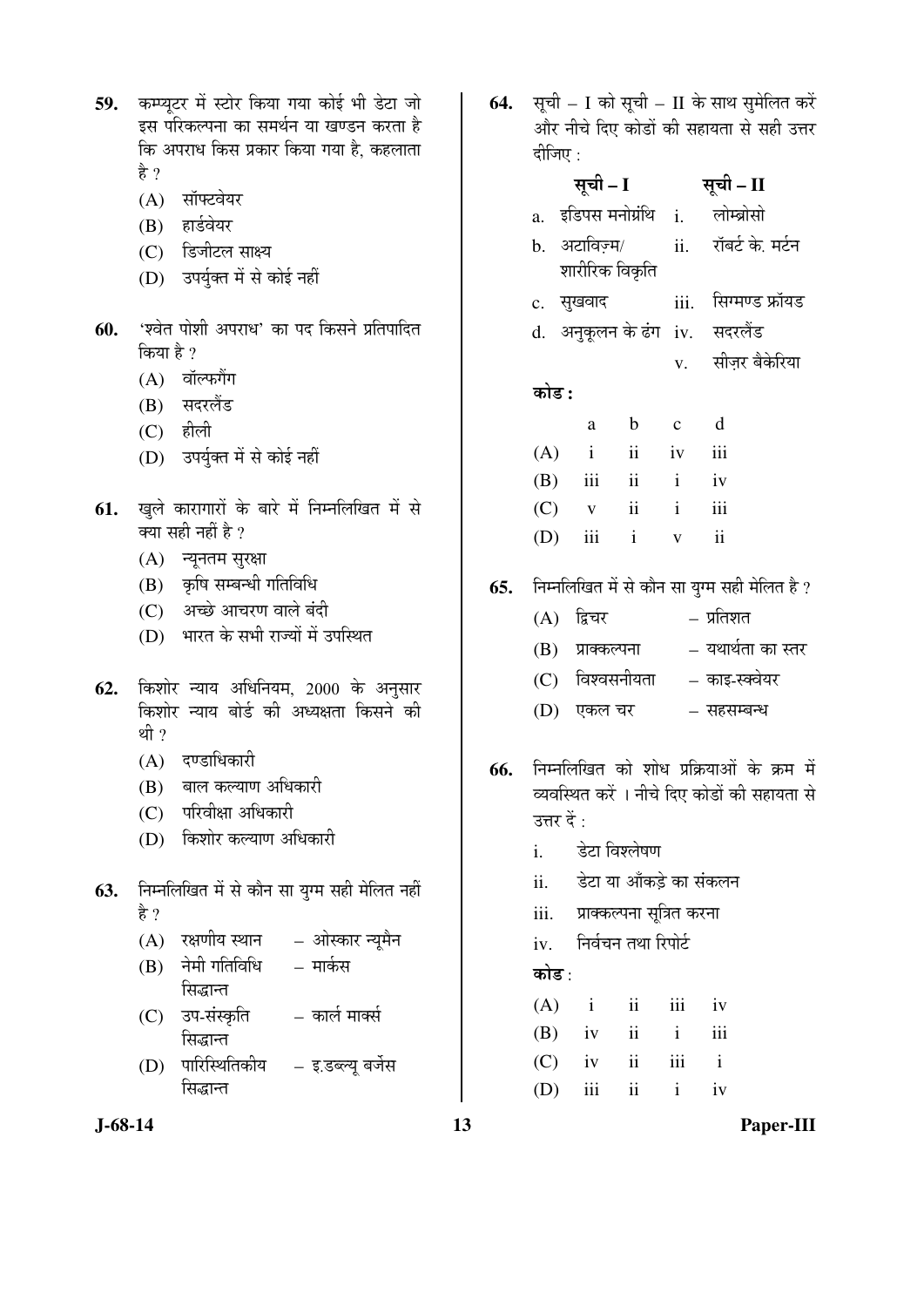- **67. Assertion (A) :** Police administrative reforms were successful and the success of these reforms was also their failure, in a way.
	- **Reason (R)** : In embracing administrative reforms, the police drifted away from the public. Institutionally, the police became inward looking and cloaked their business in secrecy.

### **Codes :**

- (A) (A) is correct but  $(R)$  is wrong.
- (B) Both (A) and (R) are correct.
- $(C)$  (A) is wrong, but  $(R)$  is correct.
- (D) Both (A) and (R) are wrong.
- **68.** Match the List  $I$  with List  $II$ , using the codes given below :

|--|

| a. Tool                  | i. Level             | Ωt |
|--------------------------|----------------------|----|
|                          | significance         |    |
| b. Hypothesis ii. Report |                      |    |
| c. Sampling              | iii. Cronbach Alpha  |    |
| d. Reliability           | iv. Five point scale |    |
|                          | v. Snowball          |    |

### **Codes :**

|     | a  | h   | $\mathbf c$ | d   |
|-----|----|-----|-------------|-----|
| (A) | V  | iii | ii          |     |
| (B) | iv | i   | v           | 111 |
| (C) |    | iv  | ii          | v   |
| (D) | ii |     | 111         | iv  |

- **69.** Compensation is a payment made by the state to the
	- (A) Offender
	- (B) Victim
	- (C) Judge
	- (D) None of the above
- **70.** The idea that 'anomie' is a complete collapse of social solidarity', has been propounded by
	- (A) Adler
	- (B) Durkheim
	- (C) Sutherland
	- (D) Cloward

### Paper-III **14** J-68-14

- **71.** An academic discipline that makes use of scientific methods of study the nature, extent, cause and control of criminal behaviour is called
	- (A) Sociology
	- (B) Criminal Justice
	- (C) Criminology
	- (D) Psychology
- **72.** The guidelines given by the Supreme Court of India in D.K. Basu case deal with
	- (A) Child Rights
	- (B) Prisoner's Rights
	- (C) Women Rights
	- (D) Arrested Person's Right
- **73.** The sub-area of criminology concerned with the role social forces play in shaping criminal law and the role criminal law plays in shaping society is known as
	- (A) Victimology
	- (B) Criminal Statistics
	- (C) Penology
	- (D) The sociology of law
- **74.** When referring to the evolution of criminal law, which statement is inaccurate ?
	- (A) The globalization of crime will prompt changes in the criminal law.
	- (B) Highly publicized cases may generate fear but rarely prompt changes in the law.
	- (C) Criminal law may shift to reflect tolerance of behaviour previously condemned.
	- (D) Criminal law will constantly evolve to reflect social and economic conditions.
- **75.** Which among the following is not considered to be probability sample ?
	- (A) Simple random sample
	- (B) Stratified random sample
	- (C) Quota sample
	- (D) Cluster sample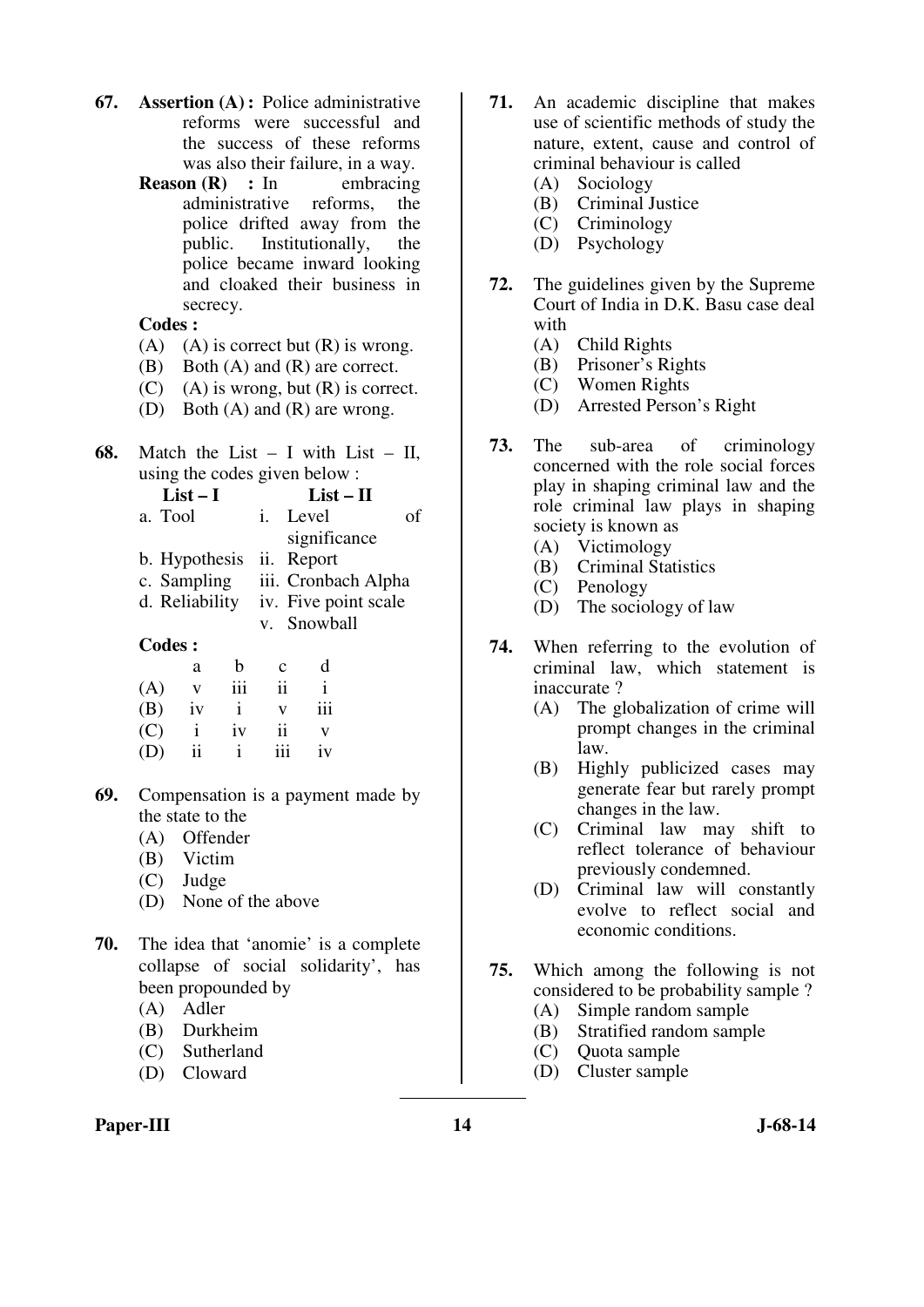- **67. अभिकथन (A) :** पुलिस प्रशासनिक सुधार सफल हुए थे और इन सधारों की सफलता एक तरह से उनकी विफलता भी थी ।
	- **कारण (R) :** प्रशासनिक सुधार अंगीकरण करने में, पुलिस जनता से दूर हो गई । सांस्थानिक रूप से, पुलिस अंतर्मुखी रूप से कार्यशील हो गई और अपने कार्य को गुप्त रखने लगी थी ।

कोड $\cdot$ 

- $(A)$   $(A)$  सही है, परन्तु  $(R)$  गलत है।
- $(B)$   $(A)$  और  $(R)$  दोनों सही हैं ।
- (C)  $(A)$  गलत है, परन्तु (R) सही है।
- $(D)$   $(A)$  और  $(R)$  दोनों गलत हैं ।
- **68.** सूची I को सूची II के साथ सुमेलित करें और नीचे दिए कोडों की सहायता से सही उत्तर दीजिए $\,\cdot\,$

|                                                       | सूची - I       |              | सूची – II              |
|-------------------------------------------------------|----------------|--------------|------------------------|
| a.                                                    | उपकरण          |              | यथार्थता का स्तर       |
| h.                                                    | प्राक्कल्पना   | ii.          | रिपोर्ट                |
|                                                       | c. प्रतिचयन    |              | iii.   क्रोनबाख़ अल्फा |
|                                                       | d. विश्वसनीयता |              | iv. पाँच बिन्दु पैमाना |
|                                                       |                | $V_{\star}$  | स्नोबॉल                |
|                                                       | कोड :          |              |                        |
|                                                       | a              | $\mathbf{C}$ |                        |
| $\left( \begin{array}{c} \Lambda \end{array} \right)$ |                |              |                        |

| (A) | V            | 111          | 11  |     |
|-----|--------------|--------------|-----|-----|
| (B) | iv           | $\mathbf{1}$ | v   | 111 |
| (C) | $\mathbf{i}$ | iv           | ii  | v   |
| (D) | ii           |              | 111 | iv  |

- **69.** मुआवजे का भुगतान राज्य के द्वारा किसे किया जाता है ?
	- $(A)$  अपराधी
	- (B) उत्पीड़ित
	- $(C)$  न्यायाधीश
	- (D) उपर्युक्त में से कोई नहीं
- **70.** यह विचार कि एनोमी या प्रतिमानहीनता सामाजिक एकात्मकता का पूर्ण निपात है किसने प्रतिपादित किया है ?
	- (A) एडलर (B) दुर्खीम
	- (C) सदरलैंड (D) क्लोवार्ड
- 71. आपराधिक व्यवहार की प्रकृति, सीमा तथा उसके कारण और नियंत्रण के अध्ययन के लिए वैज्ञानिक पद्धतियों का उपयोग करने वाला अकादमिक विषय क्या कहलाता है ?
	- $(A)$  समाजशास्त्र
	- $(B)$  आपराधिक न्याय
	- (C) अपराधशास्त्र
	- $(D)$  मनोविज्ञान
- 72. डी.के. बस् मामले में भारत के सर्वोच्च न्यायालय द्रारा दिये गये दिशा निर्देश निम्नलिखित से सम्बन्धित हैं:
	- $(A)$  बाल अधिकार
	- $(B)$  बंदियों के अधिकार
	- (C) महिलाओं के अधिकार
	- (D) हिरासत में लिये गये व्यक्तियों के आधिकार
- 73. आपराधिक कानून को आकार देने में सामाजिक शक्तियों की भर्मिका तथा समाज को आकार देने में आपराधिक कानून की भूमिका के साथ सरोकार रखने वाला अपराधशास्त्र का उपक्षेत्र क्या कहलाता है ?
	- $(A)$  उत्पीड़ित शास्त्र
	- (B) आपराधिक सांख्यिकी
	- (C) दंडशास्त्र
	- $(D)$  कानून का समाजविज्ञान
- 74. आपराधिक कानून के उद्विकास से सम्बन्धित कथनों में से कौन सा गलत है ?
	- $(A)$  अपराध का वैश्वीकरण आपराधिक कानून में परिवर्तन में तेजी लाएगा ।
	- (B) अत्याधिक प्रचारित मामले भय उत्पन्न कर सकते हैं परन्तु विरले ही कानून में परिवर्तन को प्रेरित करते हैं ।
	- (C) पूर्ववर्ती निंदनीय व्यवहार के प्रति सहनशीलता प्रकट करने के लिये आपराधिक कानून बदल सकता है ।
	- (D) सामाजिक तथा आर्थिक स्थितियों को प्रकट करने के लिये आपराधिक कानन निरंतर विकसित होता रहता है ।
- 75. निम्नलिखित में से किसे संभाव्यता प्रतिदर्श नहीं माना $\overline{S}$ ाता $\overline{S}$ 
	- (A) सरल यादच्छिक प्रतिदर्श
	- $(B)$  स्तरीकृत यादृच्छिक प्रतिदर्श
	- (C) कोटा प्रतिदर्श
	- (D) समूह प्रतिदर्श